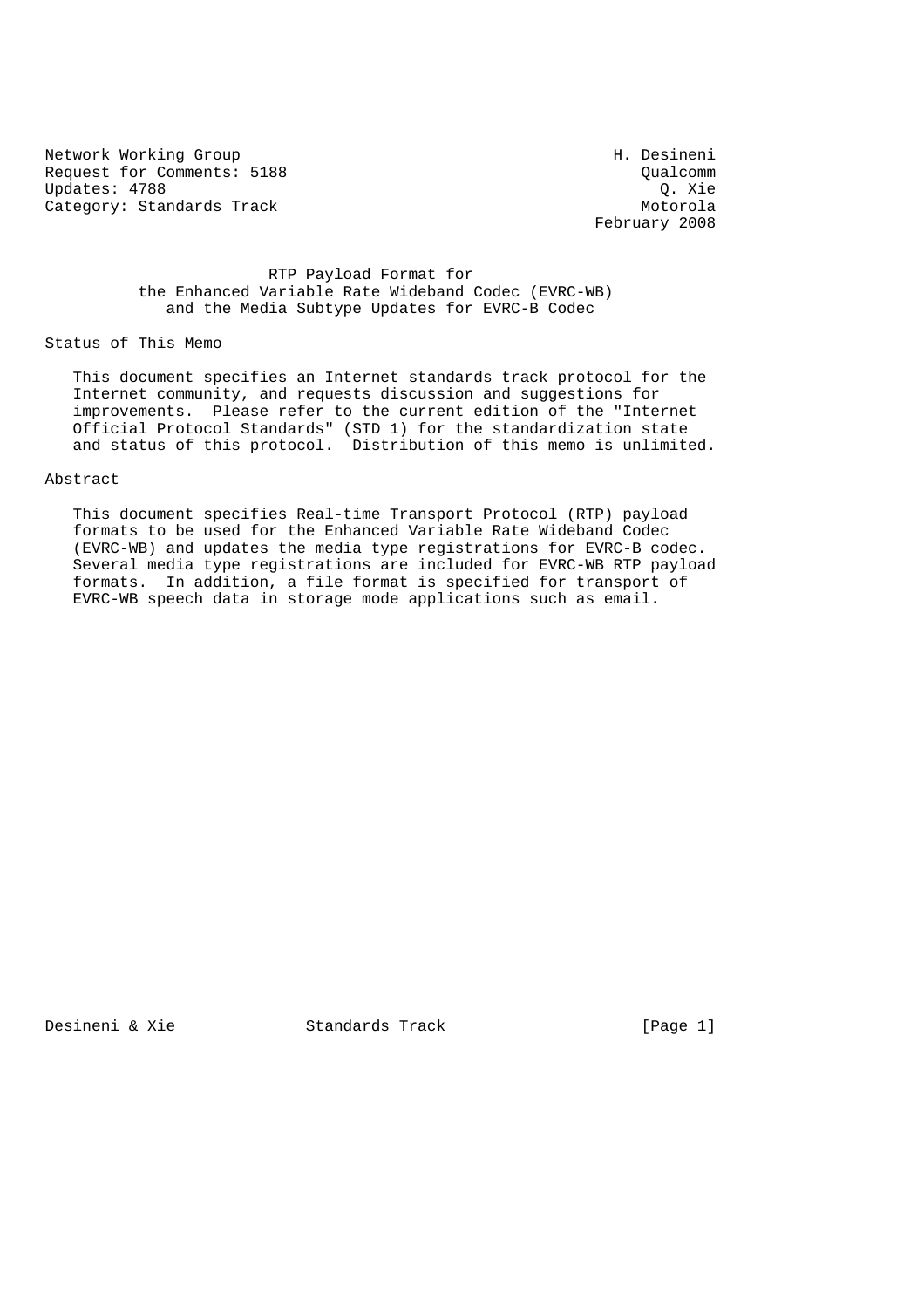Table of Contents

| $1$ .          |                                                                                                           |  |  | 3 |  |  |  |
|----------------|-----------------------------------------------------------------------------------------------------------|--|--|---|--|--|--|
| 2.1            |                                                                                                           |  |  | 3 |  |  |  |
| 3.             |                                                                                                           |  |  | 3 |  |  |  |
| $4$ .          | $EVRC-WB$ Codec $\ldots$ $\ldots$ $\ldots$ $\ldots$ $\ldots$ $\ldots$ $\ldots$ $\ldots$ $\ldots$ $\ldots$ |  |  | 3 |  |  |  |
| 5.             |                                                                                                           |  |  | 4 |  |  |  |
| б.             |                                                                                                           |  |  | 4 |  |  |  |
| $7$ .          | Congestion Control Considerations                                                                         |  |  | 5 |  |  |  |
| 8 <sub>1</sub> | Storage Format for the EVRC-WB Codec                                                                      |  |  | 5 |  |  |  |
| 9.             |                                                                                                           |  |  | 5 |  |  |  |
|                | 9.1. Media Type Registrations                                                                             |  |  | 5 |  |  |  |
|                | 9.1.1. Registration of Media Type audio/EVRCWB                                                            |  |  | 6 |  |  |  |
|                | 9.1.2. Registration of Media Type audio/EVRCWB0                                                           |  |  | 8 |  |  |  |
|                | 9.1.3. Registration of Media Type audio/EVRCWB1 9                                                         |  |  |   |  |  |  |
|                | 9.1.4. Updated Registration of Media Type audio/EVRCB 11                                                  |  |  |   |  |  |  |
|                | 9.1.5. Updated Registration of Media Type audio/EVRCB0 13                                                 |  |  |   |  |  |  |
|                | 10. SDP Mode Attributes for EVRC-WB and EVRC-B 15                                                         |  |  |   |  |  |  |
|                | 11. EVRC-B Interoperability with Legacy Implementations (RFC 4788) 15                                     |  |  |   |  |  |  |
|                | 12. Mapping EVRC-WB Media Type Parameters into SDP 16                                                     |  |  |   |  |  |  |
|                | 13. Mapping EVRC-B Media Type Parameters into SDP 16                                                      |  |  |   |  |  |  |
|                | 14. Offer-Answer Model Considerations for EVRC-WB 16                                                      |  |  |   |  |  |  |
|                |                                                                                                           |  |  |   |  |  |  |
|                | 15. Offer-Answer Model Considerations for EVRC-B 18                                                       |  |  |   |  |  |  |
|                | 16. Declarative SDP Considerations 18                                                                     |  |  |   |  |  |  |
|                |                                                                                                           |  |  |   |  |  |  |
|                |                                                                                                           |  |  |   |  |  |  |
|                | 18. Security Considerations 22                                                                            |  |  |   |  |  |  |
|                |                                                                                                           |  |  |   |  |  |  |
|                | 20.1. Normative References 22                                                                             |  |  |   |  |  |  |

Desineni & Xie Standards Track [Page 2]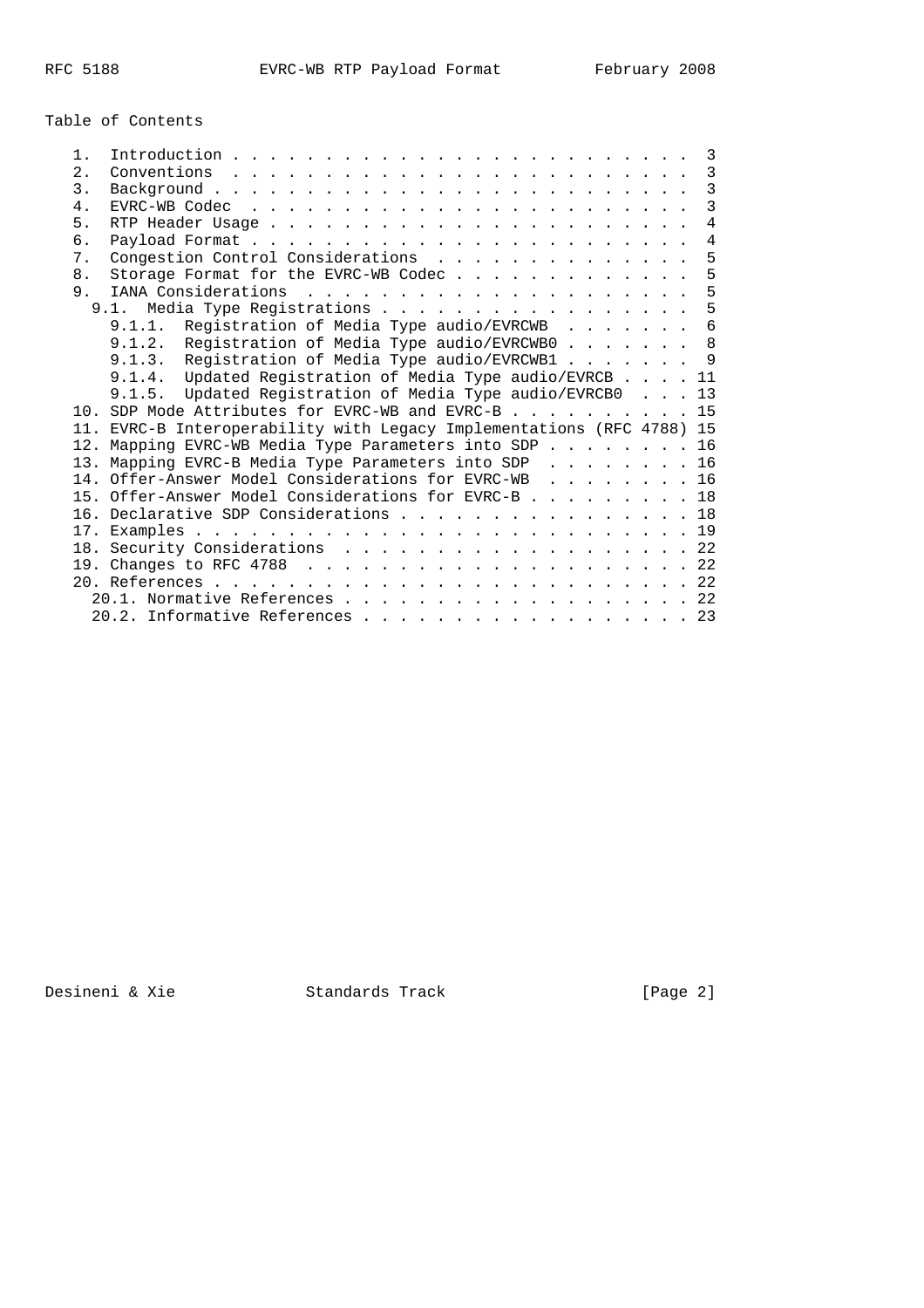## 1. Introduction

 This document specifies the payload formats for packetization of EVRC-WB encoded speech signals into the Real-time Transport Protocol (RTP). It defines support for the header-free, interleaved/bundled, and compact bundle packet formats for the EVRC-WB codec as well as discontinuous transmission (DTX) support for EVRC-WB encoded speech transported via RTP. The EVRC-WB codec offers better speech quality than the EVRC and EVRC-B codecs. EVRC-WB belongs to the EVRC family of codecs. This document also updates the media type registrations for the EVRC-B codec.

2. Conventions

 The key words "MUST", "MUST NOT", "REQUIRED", "SHALL", "SHALL NOT", "SHOULD", "SHOULD NOT", "RECOMMENDED", "MAY", and "OPTIONAL" in this document are to be interpreted as described in RFC 2119 [1].

3. Background

 EVRC-WB is a wideband extension of the EVRC-B [4] speech codec developed in the Third Generation Partnership Project 2 (3GPP2) with support for discontinuous transmission (DTX). It provides enhanced (wideband) voice quality.

 The EVRC-WB codec operates on 20-ms frames, and the default sampling rate is 16 kHz. Input and output at an 8-kHz sampling rate are also supported. The EVRC-WB codec can operate in three modes (0, 4, and 7) defined in [5]. EVRC-WB modes 4 and 7 are interoperable with EVRC-B. EVRC-WB mode 4 uses full-rate, 1/2-rate, and 1/8-rate frames. EVRC-WB mode 7 uses only 1/2 rate and 1/8 rate frames. Mode change results in codec output bit-rate change but do not cause any decoding problems at the receiver. For successful decoding, the decoder does not need to know the encoder's current mode of operation. EVRC-WB provides a standardized solution for packetized voice applications that allow transitions between narrowband and wideband telephony. The most important service addressed is IP telephony. Target devices can be IP phones or Voice over IP (VoIP) handsets, media gateways, voice messaging servers, etc.

4. EVRC-WB Codec

 The EVRC-WB codec operates on 20-ms frames. It produces output frames of one of the three different sizes: 171 bits, 80 bits, or 16 bits. In addition, there are two zero-bit codec frame types: blank (null) frames and erasure frames. The default sampling rate is 16 kHz. Input and output at an 8-kHz sampling rate are also supported.

Desineni & Xie Standards Track [Page 3]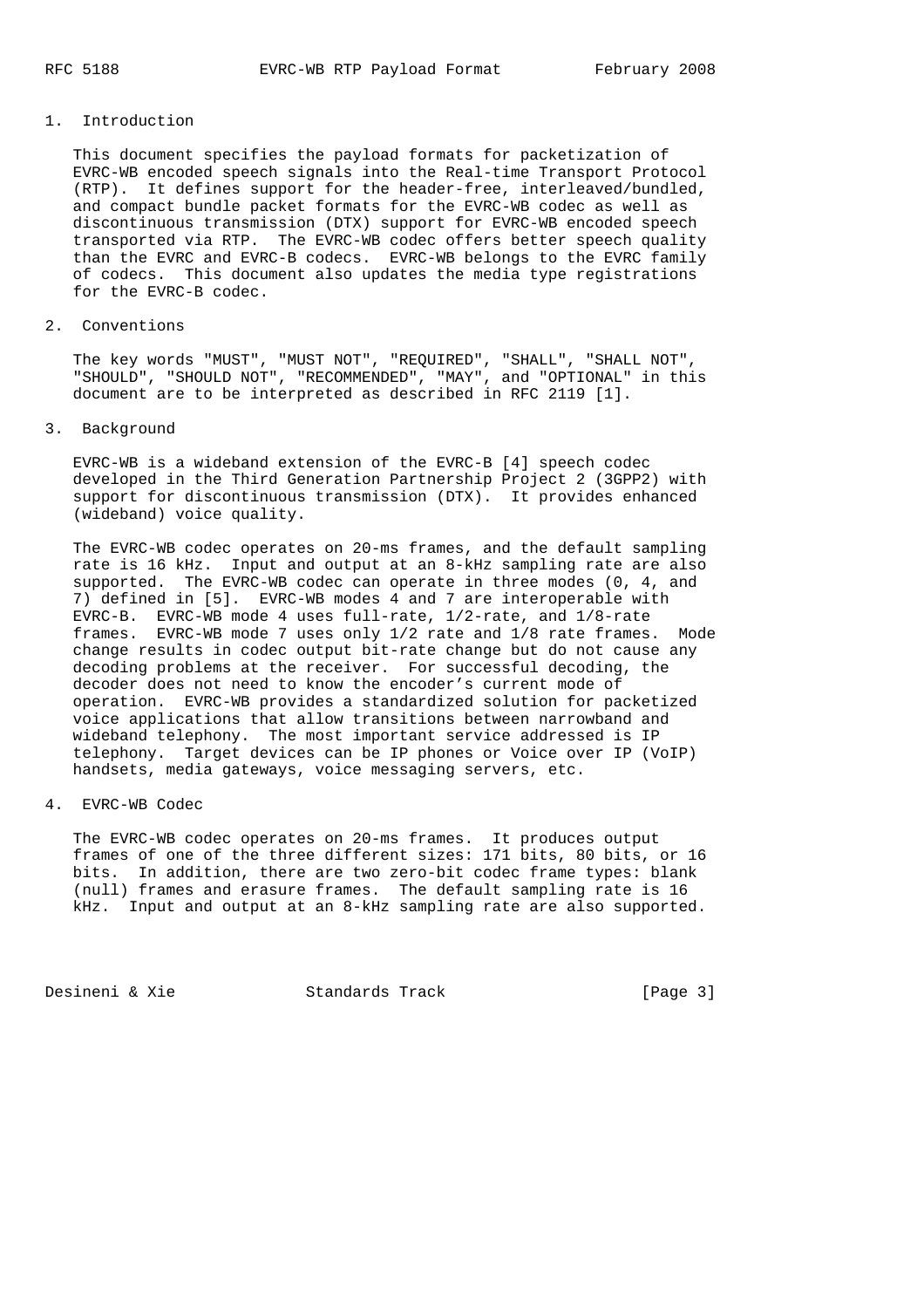The frame type values and sizes of the associated codec data frames are listed in the table below:

Value Rate Total codec data frame size in bytes (and in bits)

| $\Omega$ | Blank   |    | $(0 \text{ bit})$                     |
|----------|---------|----|---------------------------------------|
|          | 1/8     |    | $(16 \text{ bits})$                   |
| 2        | 1/4     | 5  | $(40 \text{ bits})$                   |
| 3        | 1/2     | 10 | $(80 \text{ bits})$                   |
| 4        |         | 22 | (171 bits; 5 bits padded at the end)  |
| 5        | Erasure |    | (SHOULD NOT be transmitted by sender) |
|          |         |    |                                       |

#### 5. RTP Header Usage

 The format of the RTP header is specified in RFC 3550 [6]. The EVRC-WB payload formats (Section 6) use the fields of the RTP header in a manner consistent with RFC 3550 [6].

 EVRC-WB also has the capability to operate with 8-kHz sampled input/ output signals. The decoder does not require a priori knowledge about the sampling rate of the original signal at the input of the encoder. The decoder output can be at 8 kHz or 16 kHz regardless of the sampling rate used at the encoder. Therefore, depending on the implementation and the electro acoustic audio capabilities of the devices, the input of the encoder and/or the output of the decoder can be configured at 8 kHz; however, a 16-kHz RTP clock rate MUST always be used. The RTP timestamp is increased by 320 for each 20 milliseconds.

 The RTP header marker bit (M) SHALL be set to 1 if the first frame carried in the packet contains a speech frame that is the first in a talkspurt. For all other packets, the marker bit SHALL be set to zero (M=0).

# 6. Payload Format

 Three RTP packet formats are supported for the EVRC-WB codec -- the interleaved/bundled packet format, the header-free packet format, and the compact bundled packet format. For all these formats, the operational details and capabilities, such as Table of Contents (ToC), interleaving, DTX, and bundling, of EVRC-WB are exactly the same as those of EVRC-B, as defined in [3], except that the mode change request field in the ToC MUST be interpreted according to the definition of the RATE\_REDUC parameter as defined in EVRC-WB [5]. The media type audio/EVRCWB maps to the interleaved/bundled packet format, audio/EVRCWB0 maps to the header-free packet format, and audio/EVRCWB1 maps to the compact bundled packet format.

Desineni & Xie Standards Track [Page 4]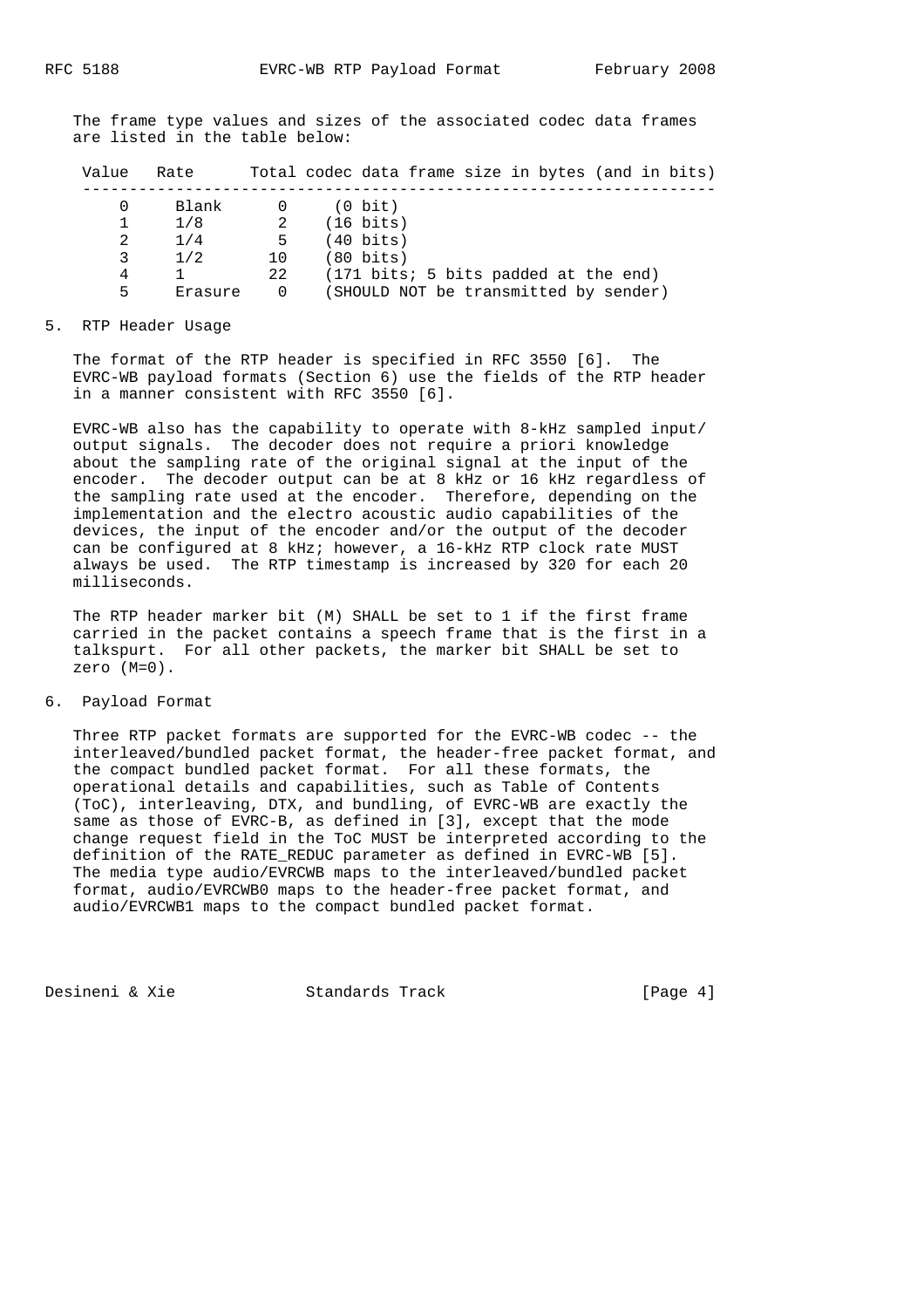7. Congestion Control Considerations

 Congestion control for RTP SHALL be used in accordance with RFC 3550 [6], and with any applicable RTP profile, e.g., RFC 3551 [11].

 Due to the header overhead, the number of frames encapsulated in each RTP packet influences the overall bandwidth of the RTP stream. Packing more frames in each RTP packet can reduce the number of packets sent and hence the header overhead, at the expense of increased delay and reduced error robustness.

8. Storage Format for the EVRC-WB Codec

 The storage format is used for storing EVRC-WB encoded speech frames, e.g., as a file or email attachment.

 The file begins with a magic number to identify the vocoder that is used. The magic number for EVRC-WB corresponds to the ASCII character string "#!EVCWB\n", i.e., "0x23 0x21 0x45 0x56 0x43 0x57  $0x42 0x0A"$ .

 The codec data frames are stored in consecutive order, with a single ToC entry field, extended to one octet, prefixing each codec data frame. The ToC field is extended to one octet by setting the four most significant bits of the octet to zero. For example, a ToC value of 4 (a full-rate frame) is stored as 0x04. See Section 4 for the mapping from frame type to ToC value.

 Speech frames lost in transmission and non-received frames MUST be stored as erasure frames (ToC value of 5) to maintain synchronization with the original media.

9. IANA Considerations

 This document updates the audio/EVRCB and audio/EVRCB0 media types defined in RFC 4788 [3] and adds new EVRC-WB 'audio' media subtypes.

9.1. Media Type Registrations

 Following the guidelines in RFC 4855 [9] and RFC 4288 [10], this section registers new 'audio' media subtypes for EVRC-WB and updates the audio/EVRCB and audio/EVRCB0 media type registrations contained in RFC 4788 [3].

Desineni & Xie  $S$  Standards Track [Page 5]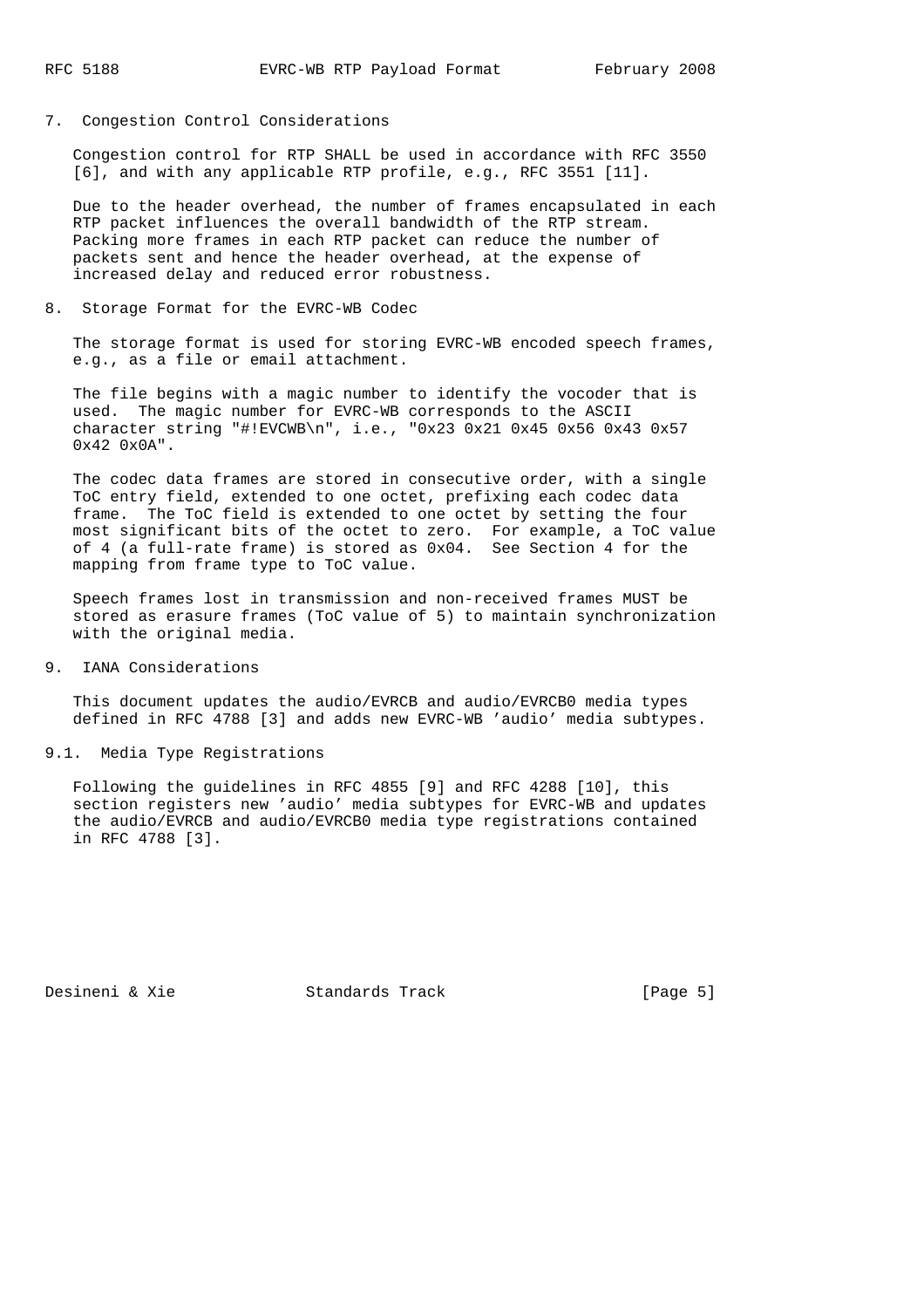9.1.1. Registration of Media Type audio/EVRCWB

Type name: audio

Subtype name: EVRCWB

Required parameters: None

Optional parameters:

These parameters apply to RTP transfer only.

 mode-set-recv: A subset of EVRC-WB modes. Possible values are a comma-separated list of modes from the set  $\{0,4,7\}$  (see Table 2.5.1.2-1 in 3GPP2 C.S0014-C). A decoder can use this attribute to inform an encoder of its preference to operate in a specified subset of modes. Absence of this parameter signals the mode set  $\{0,4,7\}$ .

 sendmode: A mode of the EVRC-WB codec. An encoder can use this to signal its current mode of operation. Possible values are 0,4,7 (see Table 2.5.1.2-1 in 3GPP2 C.S0014-C). Absence of this parameter signals mode 0.

ptime: See RFC 4566.

maxptime: See RFC 4566.

 maxinterleave: Maximum number for interleaving length (field LLL in the Interleaving Octet)[0..7]. The interleaving lengths used in the entire session MUST NOT exceed this maximum value. If not signaled, the maxinterleave length MUST be 5.

silencesupp: See Section 6.1 in RFC 4788.

dtxmax: See Section 6.1 in RFC 4788.

dtxmin: See Section 6.1 in RFC 4788.

hangover: See Section 6.1 in RFC 4788.

Encoding considerations:

 This media type is framed binary data (see RFC 4288, Section 4.8) and is defined for transfer of EVRC-WB encoded data via RTP using the interleaved/bundled packet format specified in RFC 3558.

Security considerations: See Section 18 of RFC 5188.

Desineni & Xie Standards Track [Page 6]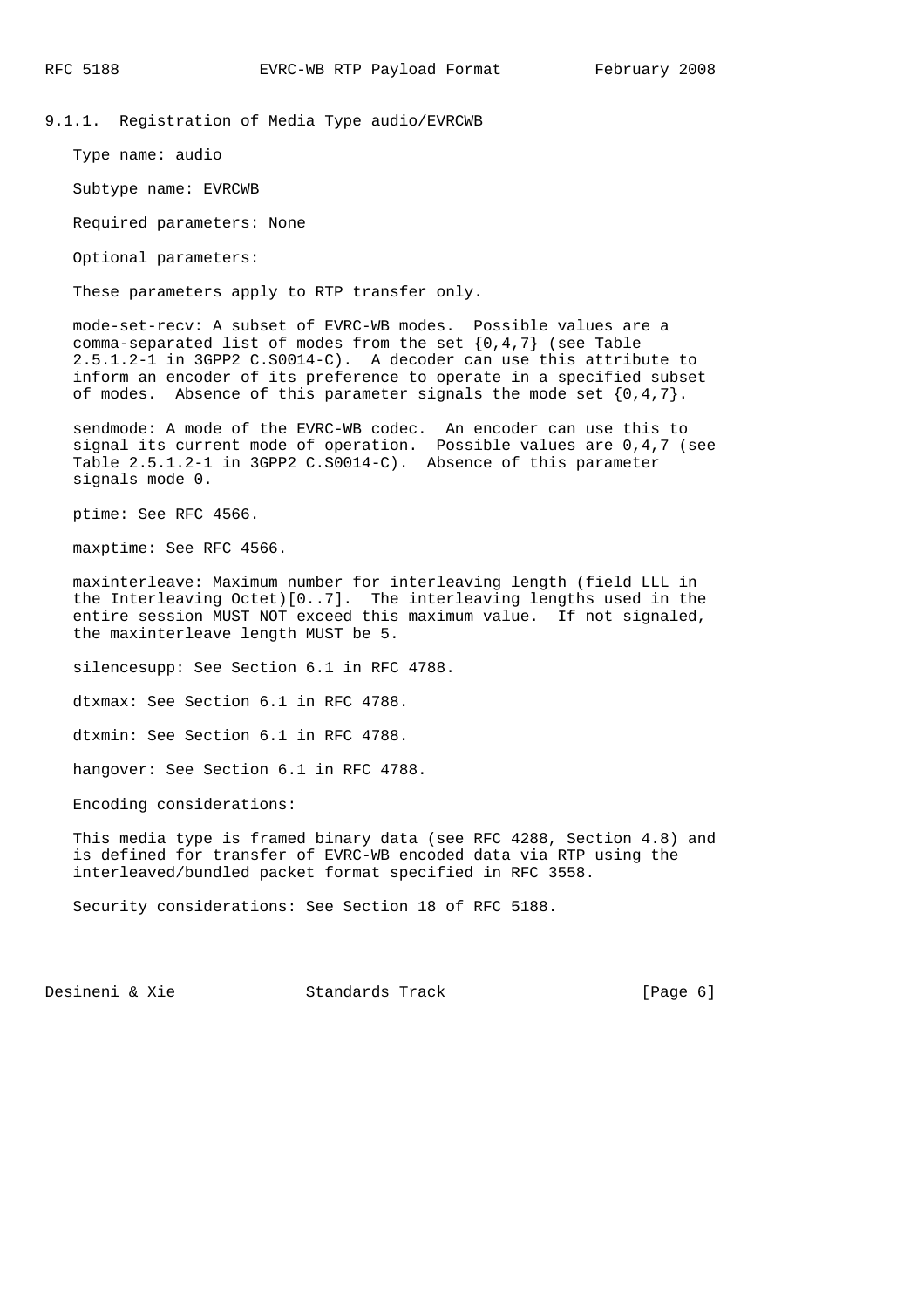Interoperability considerations: None

Published specification:

 The EVRC-WB vocoder is specified in 3GPP2 C.S0014-C. The transfer method with the interleaved/bundled packet format via RTP is specified in RFC 3558 and RFC 5188.

3GPP2 C.S0050-B, 3GPP2 File Formats for Multimedia Services.

3GPP2 specifications are publicly accessible at http://www.3gpp2.org

Applications that use this media type:

 It is expected that many VoIP applications (as well as mobile applications) will use this type.

Additional information:

The following applies to stored-file transfer methods:

Magic number: #!EVCWB\n (see Section 8 of RFC 5188)

File extensions: evw, EVW

Macintosh file type code: None

Object identifier or OID: None

 EVRC-WB speech frames may also be stored in the file format "3g2" defined in 3GPP2 C.S0050-B, which is identified using the media types "audio/3gpp2" or "video/3gpp2" registered by RFC 4393.

Person & email address to contact for further information:

Harikishan Desineni <hd@qualcomm.com>

Intended usage: COMMON

Restrictions on usage:

 When this media type is used in the context of transfer over RTP, the RTP payload format specified in Section 4.1 of RFC 3558 SHALL be used. In all other contexts, the file format defined in Section 8 of RFC 5188 SHALL be used.

Desineni & Xie Standards Track [Page 7]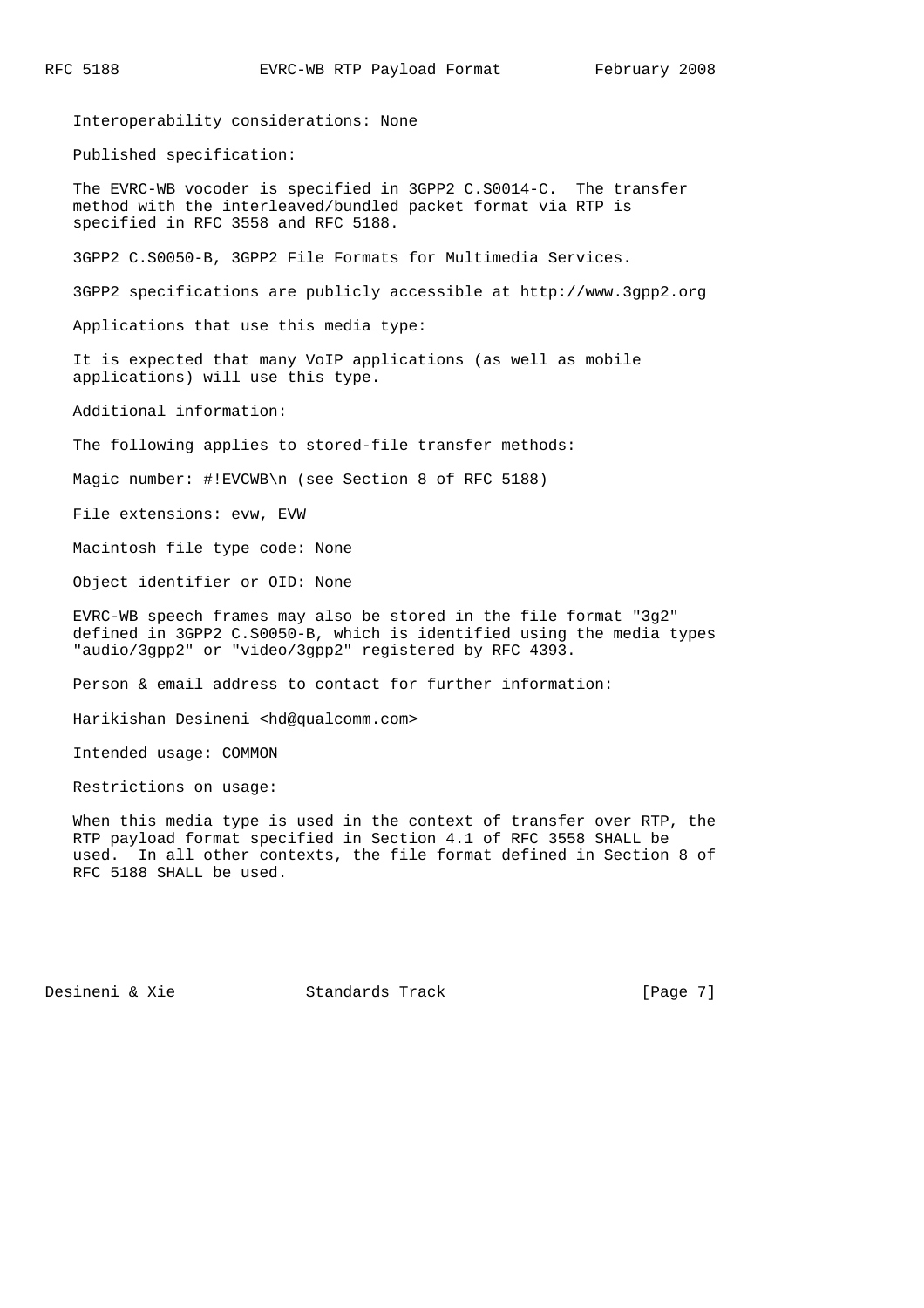Author:

Harikishan Desineni

Change controller:

IETF Audio/Video Transport working group delegated from the IESG.

9.1.2. Registration of Media Type audio/EVRCWB0

Type name: audio

Subtype name: EVRCWB0

Required parameters: None

Optional parameters:

These parameters apply to RTP transfer only.

 mode-set-recv: A subset of EVRC-WB modes. Possible values are a comma-separated list of modes from the set  $\{0,4,7\}$  (see Table 2.5.1.2-1 in 3GPP2 C.S0014-C). A decoder can use this attribute to inform an encoder of its preference to operate in a specified subset of modes. Absence of this parameter signals the mode set  $\{0,4,7\}$ .

 sendmode: A mode of the EVRC-WB codec. An encoder can use this to signal its current mode of operation. Possible values are 0,4,7 (see Table 2.5.1.2-1 in 3GPP2 C.S0014-C). Absence of this parameter signals mode 0.

ptime: See RFC 4566.

silencesupp: See Section 6.1 in RFC 4788.

dtxmax: See Section 6.1 in RFC 4788.

dtxmin: See Section 6.1 in RFC 4788.

hangover: See Section 6.1 in RFC 4788.

Encoding considerations:

 This media type is framed binary data (see RFC 4288, Section 4.8) and is defined for transfer of EVRC-WB encoded data via RTP using the header-free packet format specified in RFC 3558.

Security considerations: See Section 18 of RFC 5188.

Desineni & Xie Standards Track [Page 8]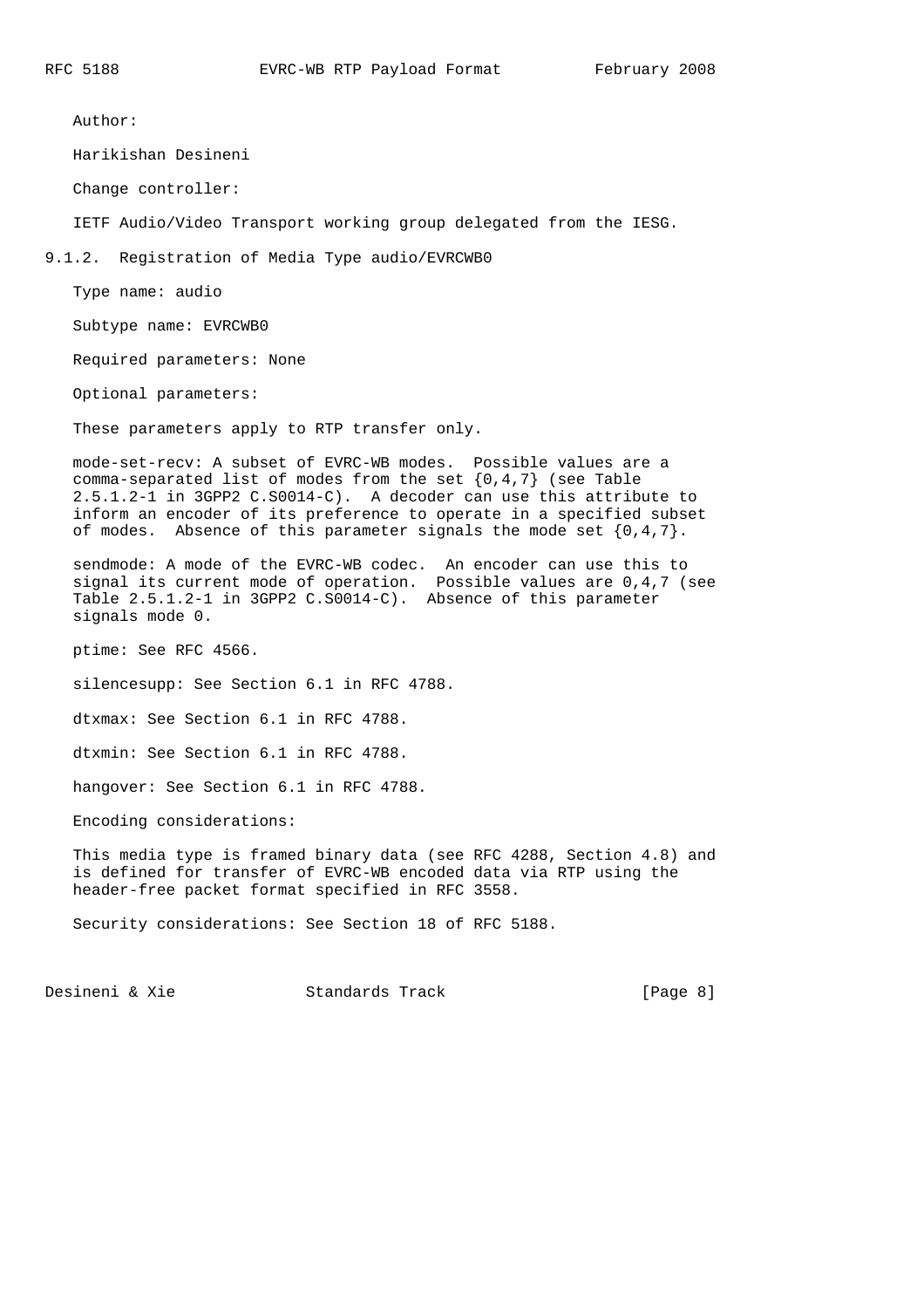Interoperability considerations: None

Published specification:

 The EVRC-WB vocoder is specified in 3GPP2 C.S0014-C. The transfer method with the header-free packet format via RTP is specified in RFC 3558 and RFC 5188.

3GPP2 C.S0050-B, 3GPP2 File Formats for Multimedia Services.

3GPP2 specifications are publicly accessible at http://www.3gpp2.org

Applications that use this media type:

 It is expected that many VoIP applications (as well as mobile applications) will use this type.

Additional information: None

Person & email address to contact for further information:

Harikishan Desineni <hd@qualcomm.com>

Intended usage: COMMON

Restrictions on usage:

 This media type depends on RTP framing and hence is only defined for transfer via RTP [6]; the RTP payload format specified in Section 4.2 of RFC 3558 SHALL be used. This media type SHALL NOT be used for storage or file transfer using the file format defined in Section 8 of RFC 5188; instead, audio/EVRCWB SHALL be used.

Author:

Harikishan Desineni

Change controller:

IETF Audio/Video Transport working group delegated from the IESG.

9.1.3. Registration of Media Type audio/EVRCWB1

Type name: audio

Subtype name: EVRCWB1

Required parameters: None

Desineni & Xie  $S$  Standards Track [Page 9]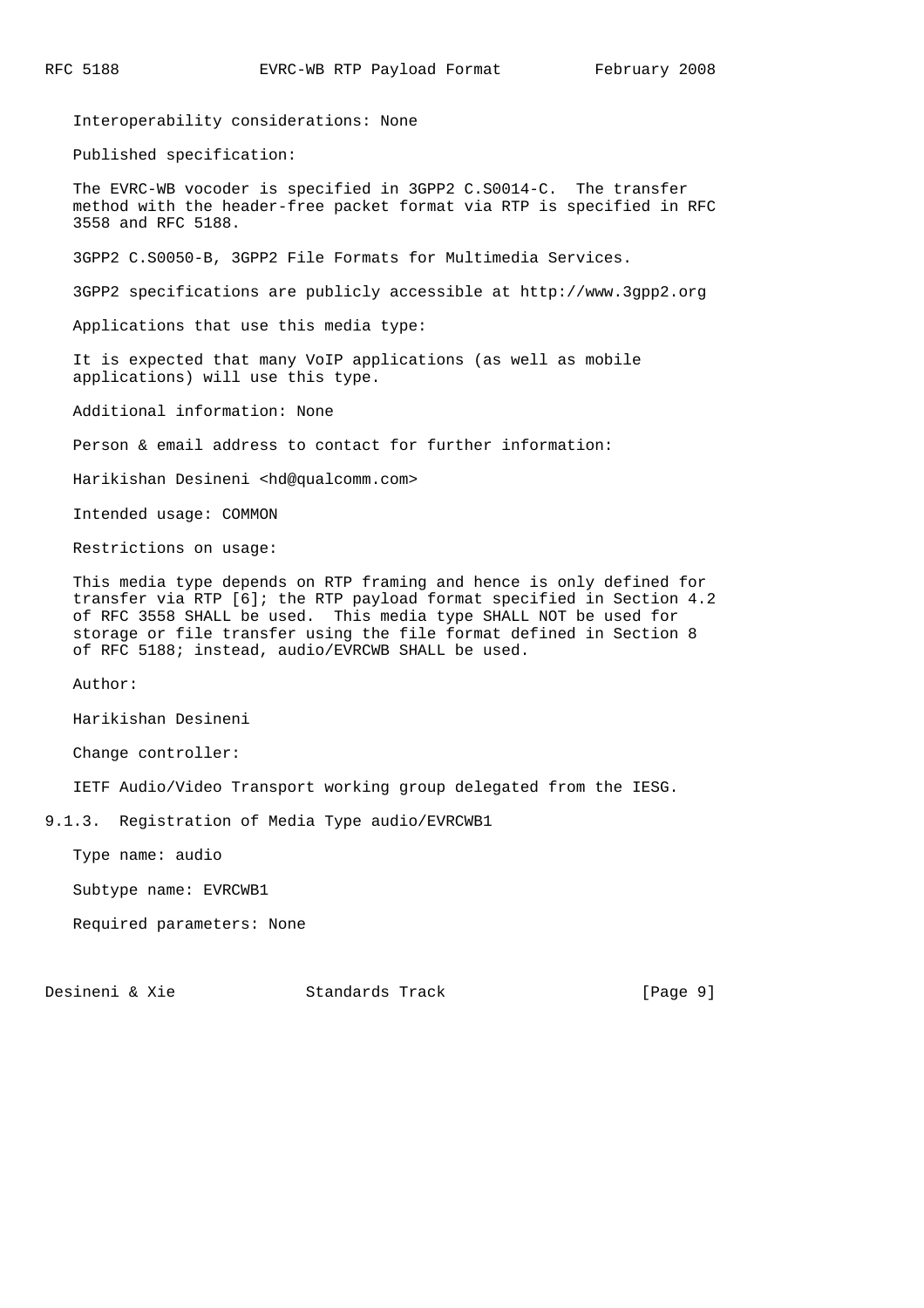Optional parameters:

These parameters apply to RTP transfer only.

 mode-set-recv: A subset of EVRC-WB modes. Possible values are a comma-separated list of modes from the set {0,4,7} (see Table 2.5.1.2-1 in 3GPP2 C.S0014-C). A decoder can use this attribute to inform an encoder of its preference to operate in a specified subset of modes. A value of 0 signals the support for wideband fixed rate (full or half rate, depending on the value of the 'fixedrate' parameter). A value of 4 signals narrowband fixed full rate. A value of 7 signals narrowband fixed half rate. Absence of this parameter signals mode 0.

 sendmode: A mode of the EVRC-WB codec. An encoder can use this to signal its current mode of operation. Possible values are 0,4,7 (see Table 2.5.1.2-1 in 3GPP2 C.S0014-C). 'sendmode' with value 0 signals wideband fixed-rate operation (full or half rate, depending on the value of the 'fixedrate' parameter). 'sendmode' with value 4 signals narrowband fixed full-rate operation. 'sendmode' with value 7 signals narrowband fixed half-rate operation. The 'fixedrate' parameter MUST NOT be present when the 'sendmode' value is 4 or 7. Absence of this parameter signals mode 0.

ptime: See RFC 4566.

maxptime: See RFC 4566.

 fixedrate: Indicates the EVRC-WB rate of the session while in single rate operation. Valid values include 0.5 and 1, where a value of 0.5 indicates the 1/2 rate while a value of 1 indicates the full rate. If this parameter is not present, 1/2 rate is assumed.

silencesupp: See Section 6.1 in RFC 4788.

dtxmax: See Section 6.1 in RFC 4788.

dtxmin: See Section 6.1 in RFC 4788.

hangover: See Section 6.1 in RFC 4788.

Encoding considerations:

 This media type is framed binary data (see RFC 4288, Section 4.8) and is defined for transfer of EVRC-WB encoded data via RTP using the compact bundle packet format specified in RFC 4788.

Security considerations: See Section 18 of RFC 5188.

Desineni & Xie Standards Track [Page 10]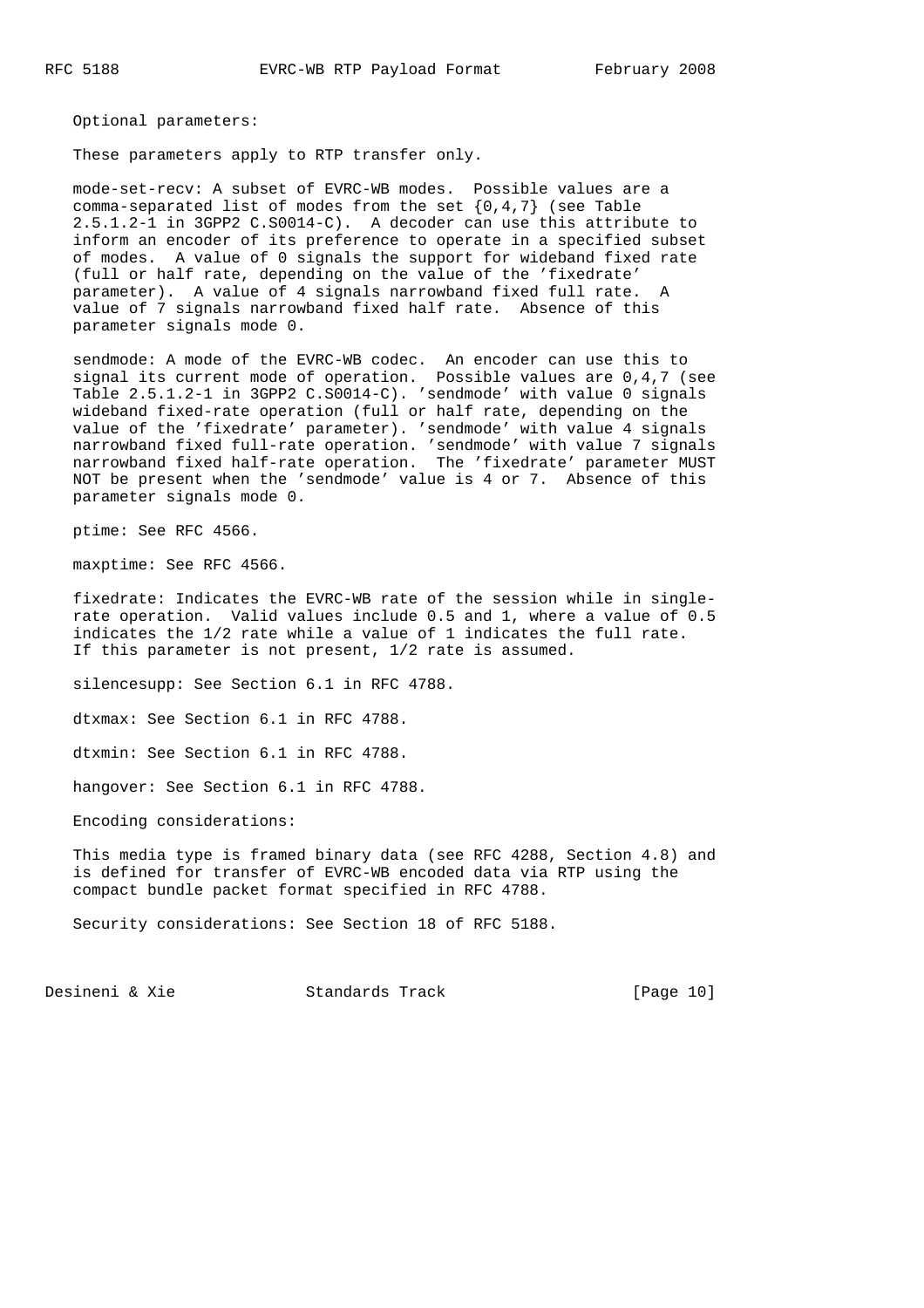Interoperability considerations: None

Published specification:

 The EVRC-WB vocoder is specified in 3GPP2 C.S0014-C. The transfer method with the compact bundled packet format via RTP is specified in RFC 4788 and RFC 5188.

3GPP2 C.S0050-B, 3GPP2 File Formats for Multimedia Services.

3GPP2 specifications are publicly accessible at http://www.3gpp2.org

Applications that use this media type:

 It is expected that many VoIP applications (as well as mobile applications) will use this type.

Additional information: None

Person & email address to contact for further information:

Harikishan Desineni <hd@qualcomm.com>

Intended usage: COMMON

Restrictions on usage:

 This media type depends on RTP framing and hence is only defined for transfer via RTP [6]; the RTP payload format specified in Section 4 of RFC 4788 SHALL be used. This media type SHALL NOT be used for storage or file transfer using the file format defined in Section 8 of RFC 5188; instead, audio/EVRCWB SHALL be used.

Author:

Harikishan Desineni

Change controller:

IETF Audio/Video Transport working group delegated from the IESG.

9.1.4. Updated Registration of Media Type audio/EVRCB

Type name: audio

Subtype name: EVRCB

Required parameters: None

Desineni & Xie Standards Track [Page 11]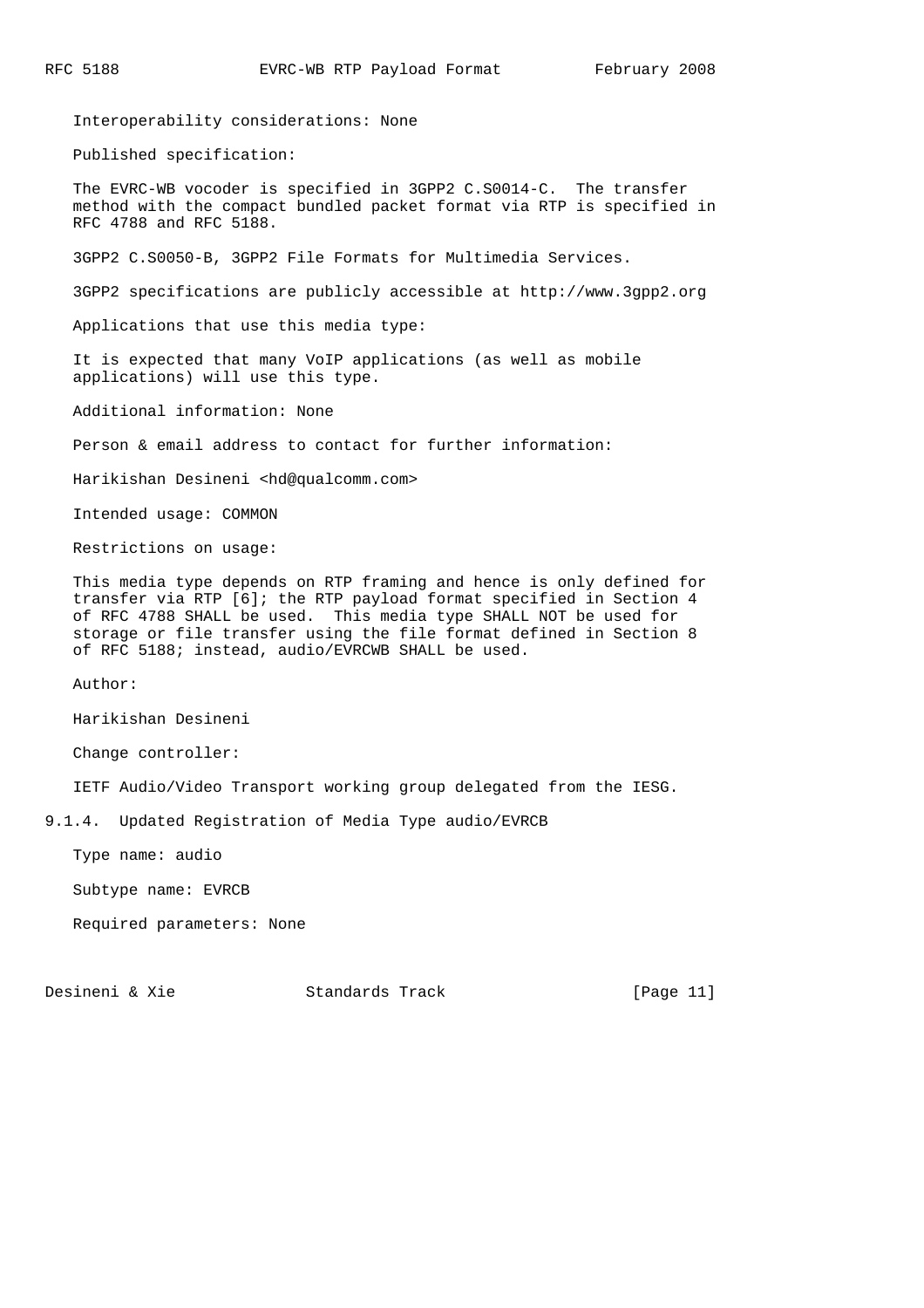Optional parameters:

These parameters apply to RTP transfer only.

 recvmode: A mode of the EVRC-B codec. A decoder can use this attribute to inform an encoder of its preference to operate in a specified mode. Possible values are 0..7 (see the encoder operating point column in Table 2-6 of 3GPP2 C.S0014-B).

 sendmode: A mode of the EVRC-B codec. An encoder can use this to signal its current mode of operation. Possible values are 0..7 (see encoder operating point column in Table 2-6 of 3GPP2 C.S0014-B).

ptime: See RFC 4566.

maxptime: See RFC 4566.

 maxinterleave: Maximum number for interleaving length (field LLL in the Interleaving Octet). The interleaving lengths used in the entire session MUST NOT exceed this maximum value. If not signaled, the maxinterleave length MUST be 5.

 silencesupp: See Section 6.1 of RFC 4788 for a definition. If this parameter is not present, the default value 1 MUST be assumed.

dtxmax: See Section 6.1 of RFC 4788.

dtxmin: See Section 6.1 of RFC 4788.

hangover: See Section 6.1 of RFC 4788.

Encoding considerations:

 This media type is framed binary data (see RFC 4288, Section 4.8) and is defined for transfer of EVRC-B encoded data via RTP using the interleaved/bundled packet format specified in RFC 3558.

Security considerations: See Section 9 of RFC 4788.

Interoperability considerations: None

Published specification:

 The EVRC-B vocoder is specified in 3GPP2 C.S0014-B. The transfer method with the interleaved/bundled packet format via RTP is specified in RFC 3558, RFC 4788, and RFC 5188.

Desineni & Xie Standards Track [Page 12]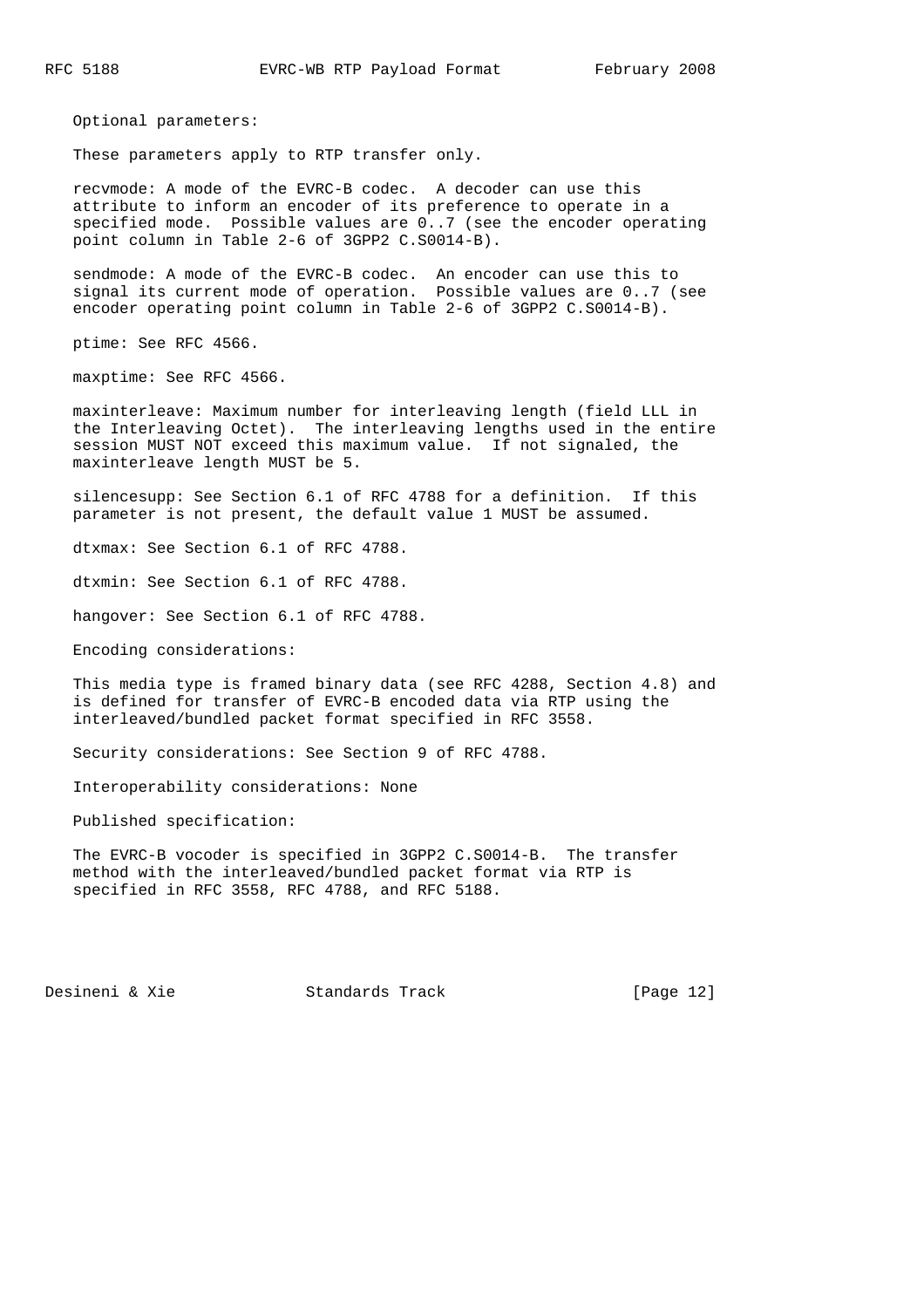Applications that use this media type: It is expected that many VoIP applications (as well as mobile applications) will use this type. Additional information: The following information applies for the storage format only. Magic number: #!EVRC-B\n (see Section 5 of RFC 4788) File extensions: evb, EVB Macintosh file type code: None Object identifier or OID: None Person & email address to contact for further information: Harikishan Desineni <hd@qualcomm.com> Intended usage: COMMON Restrictions on usage: When this media type is used in the context of transfer over RTP, the RTP payload format specified in Section 4.1 of RFC 3558 SHALL be used. In all other contexts, the file format defined in Section 5 of RFC 4788 SHALL be used. Author: Qiaobing Xie / Harikishan Desineni Change controller: IETF Audio/Video Transport working group delegated from the IESG. 9.1.5. Updated Registration of Media Type audio/EVRCB0 Type name: audio Subtype name: EVRCB0 Required parameters: None Optional parameters: These parameters apply to RTP transfer only.

Desineni & Xie Standards Track [Page 13]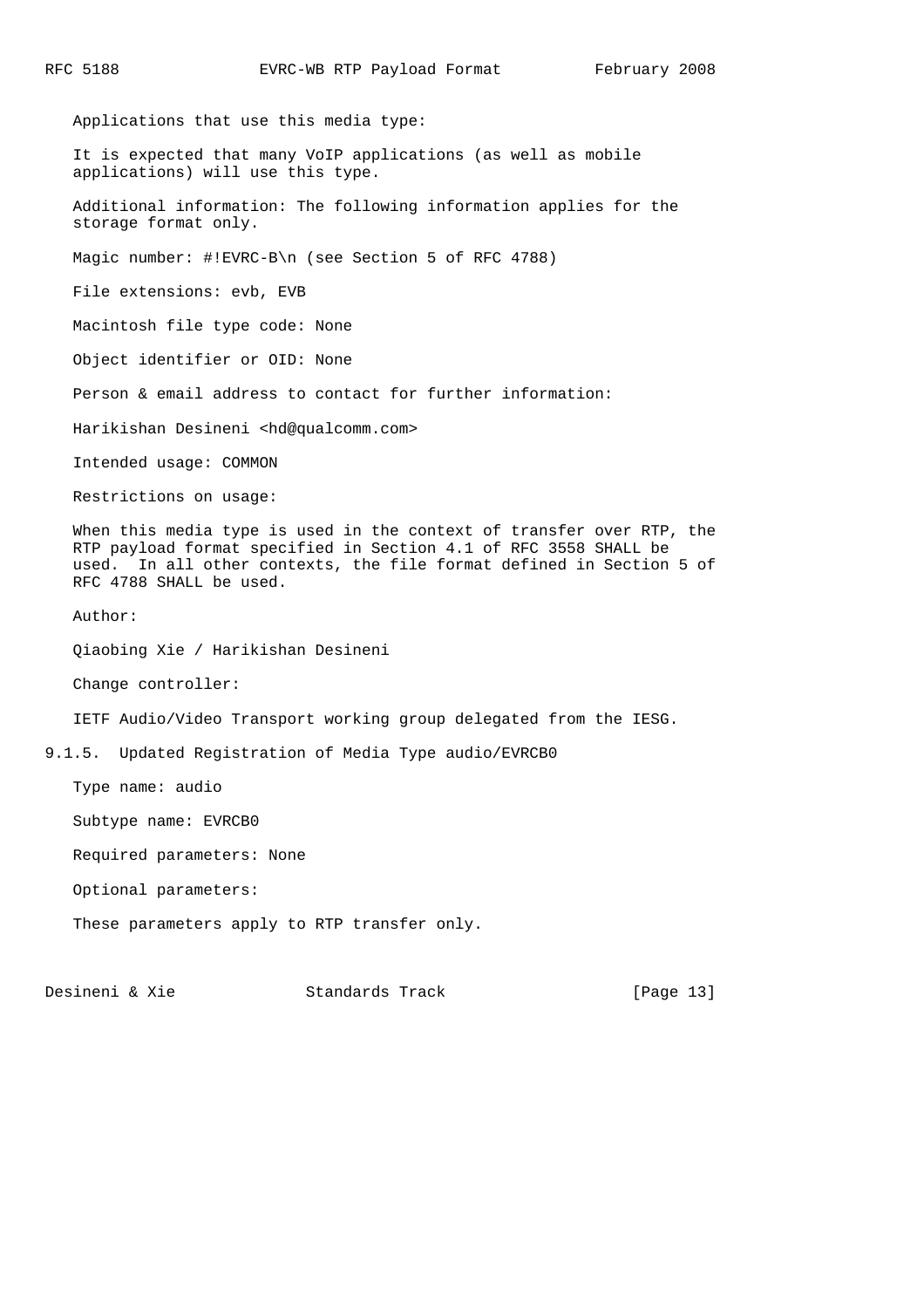recvmode: A mode of the EVRC-B codec. A decoder can use this attribute to inform an encoder of its preference to operate in a specified mode. Possible values are 0..7 (see the encoder operating point column in Table 2-6 of 3GPP2 C.S0014-B).

 sendmode: A mode of the EVRC-B codec. An encoder can use this to signal its current mode of operation. Possible values are 0..7 (see the encoder operating point column in Table 2-6 of 3GPP2 C.S0014-B).

 silencesupp: See Section 6.1 of RFC 4788 for a definition. If this parameter is not present, the default value 1 MUST be assumed.

dtxmax: see Section 6.1 of RFC 4788.

dtxmin: see Section 6.1 of RFC 4788.

hangover: see Section 6.1 of RFC 4788.

Encoding considerations:

 This media type is framed binary data (see RFC 4288, Section 4.8) and is defined for transfer of EVRC-B encoded data via RTP using the header-free packet format specified in RFC 3558.

Security considerations: See Section 9 of RFC 4788.

Interoperability considerations: None

Published specification:

 The EVRC-B vocoder is specified in 3GPP2 C.S0014-B. The transfer method with the header-free packet format via RTP is specified in RFC 3558, RFC 4788, and RFC 5188.

Applications that use this media type:

 It is expected that many VoIP applications (as well as mobile applications) will use this type.

Additional information: None

Person & email address to contact for further information:

Harikishan Desineni <hd@qualcomm.com>

Intended usage: COMMON

Desineni & Xie Standards Track [Page 14]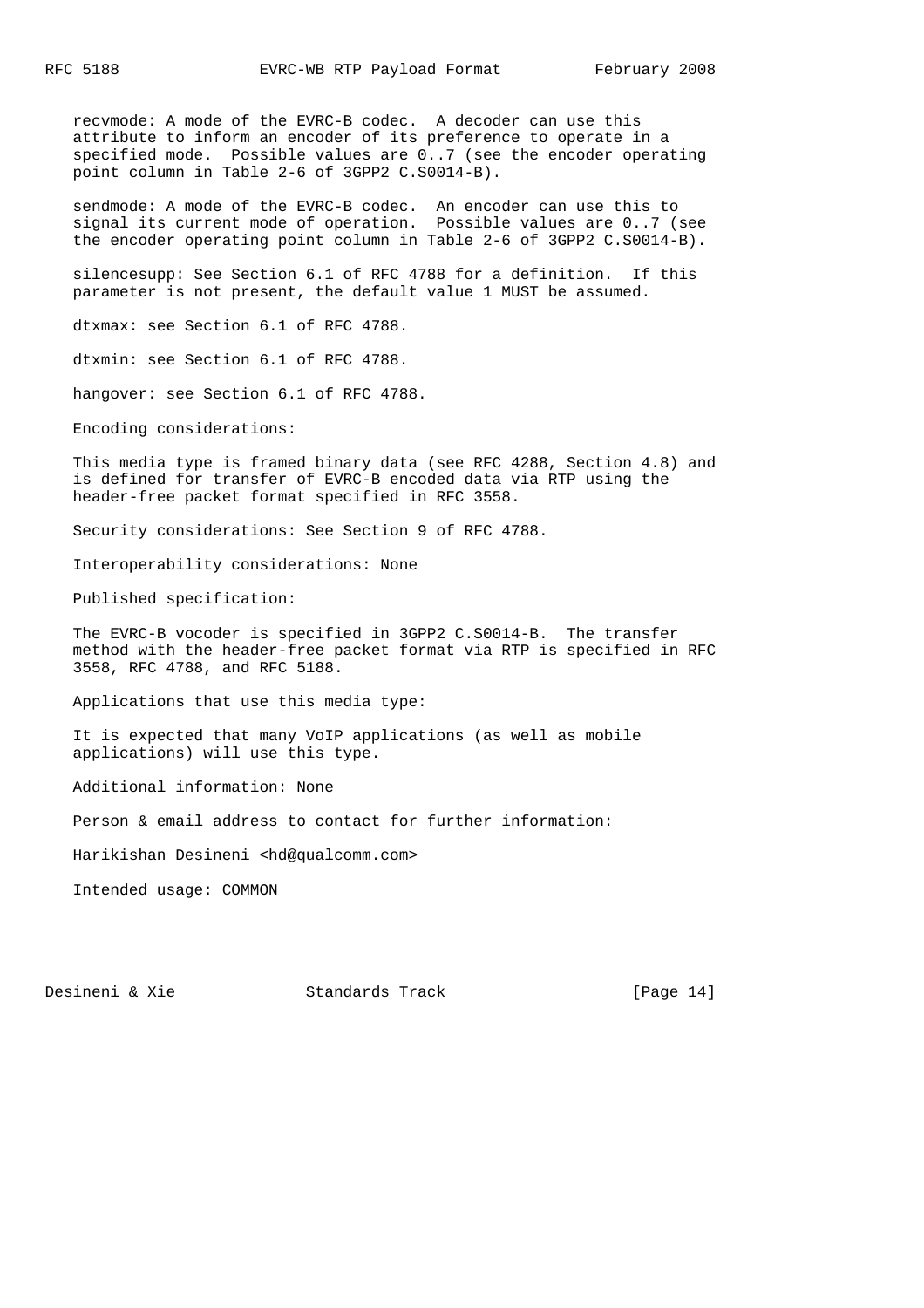Restrictions on usage:

 When this media type is used in the context of transfer over RTP, the RTP payload format specified in Section 4.2 of RFC 3558 SHALL be used.

 This media type depends on RTP framing and hence is only defined for transfer via RTP [6]; the RTP payload format specified in Section 4.2 of RFC 3558 SHALL be used. This media type SHALL NOT be used for storage or file transfer using the file format defined in Section 5 of RFC 4788; instead, audio/EVRCB SHALL be used.

Author:

Qiaobing Xie / Harikishan Desineni

Change controller:

IETF Audio/Video Transport working group delegated from the IESG.

10. SDP Mode Attributes for EVRC-WB and EVRC-B

 'sendmode' can be used by a sender (EVRC-WB or EVRC-B) to announce its encoder's current mode of operation. A sender can change its mode anytime, and this does not cause any decoding problems at the receiver.

 'recvmode' is defined for use with EVRC-B. A decoder can use this attribute to inform an encoder of its preference to operate in a specified mode. The receiver will continue to decode properly even if the sender does not operate in the preferred mode.

 'mode-set-recv' is defined for use with EVRC-WB. A decoder can use this attribute to inform an encoder of its preference to operate in a specified subset of modes. The receiver will continue to decode properly even if the sender does not operate in one of the preferred modes. A set has been defined so that several modes can be expressed as a preference in one attempt. For instance, the set  $\{4,7\}$  signals that the receiver prefers the sender to operate in narrowband modes of EVRC-WB.

11. EVRC-B Interoperability with Legacy Implementations (RFC 4788)

 This document adds new optional parameters "recvmode" and "sendmode" to the original EVRC-B media types "audio/EVRCB" and "audio/EVRCB0" defined in RFC 4788 [3]. Existing RFC 4788 [3] implementations will not send these parameters in the Session Description Protocol (SDP) and will ignore them if they are received. This will allow

Desineni & Xie Standards Track [Page 15]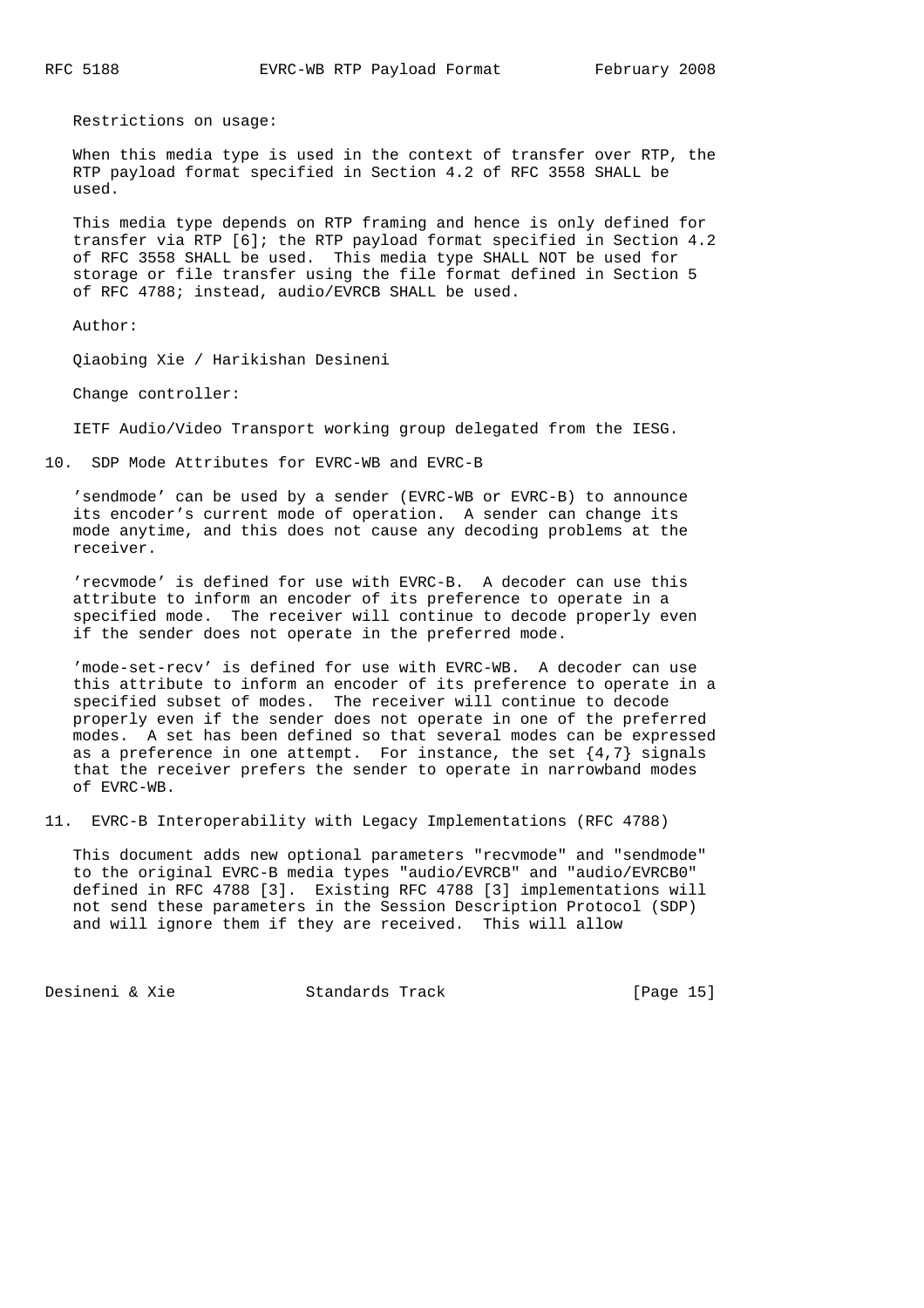interoperability between RFC 4788 [3] and RFC 5188 implementations of EVRC-B. For an example offer-and-answer exchange, see Section 17.

12. Mapping EVRC-WB Media Type Parameters into SDP

 Information carried in the media type specification has a specific mapping to fields in the Session Description Protocol (SDP) [8], which is commonly used to describe RTP sessions. When SDP is used to specify sessions employing EVRC-WB encoded speech, the mapping is as follows.

- o The media type ("audio") goes in SDP "m=" as the media name.
- o The media subtype ("EVRCWB", "EVRCWB0", or "EVRCWB1") goes in SDP "a=rtpmap" as the encoding name.
- o The optional parameters 'ptime' and 'maxptime' (for subtypes EVRCWB, EVRCWB1) go in the SDP "a=ptime" and "a=maxptime" attributes, respectively.
- o Any remaining parameters (for subtypes EVRCWB, EVRCWB0, and EVRCWB1) go in the SDP "a=fmtp" attribute by copying them from the media type string as a semicolon-separated list of parameter=value pairs.
- 13. Mapping EVRC-B Media Type Parameters into SDP

 The new optional parameters 'recvmode' and 'sendmode' (for 'audio' subtypes EVRCB and EVRCB0) go in the SDP "a=fmtp" attribute by copying them directly from the media type string.

 For all other media type parameters, the specification in Section 6.7 of RFC 4788 [3] still applies.

14. Offer-Answer Model Considerations for EVRC-WB

 The following considerations apply when using the SDP offer-answer procedures of RFC 3264 [7] to negotiate the use of EVRC-WB payload in RTP:

 o Since EVRC-WB is an extension of EVRC-B, the offerer SHOULD announce EVRC-B support in its "m=audio" line, with EVRC-WB as the preferred codec. This will allow interoperability with an answerer that supports only EVRC-B.

Desineni & Xie Standards Track [Page 16]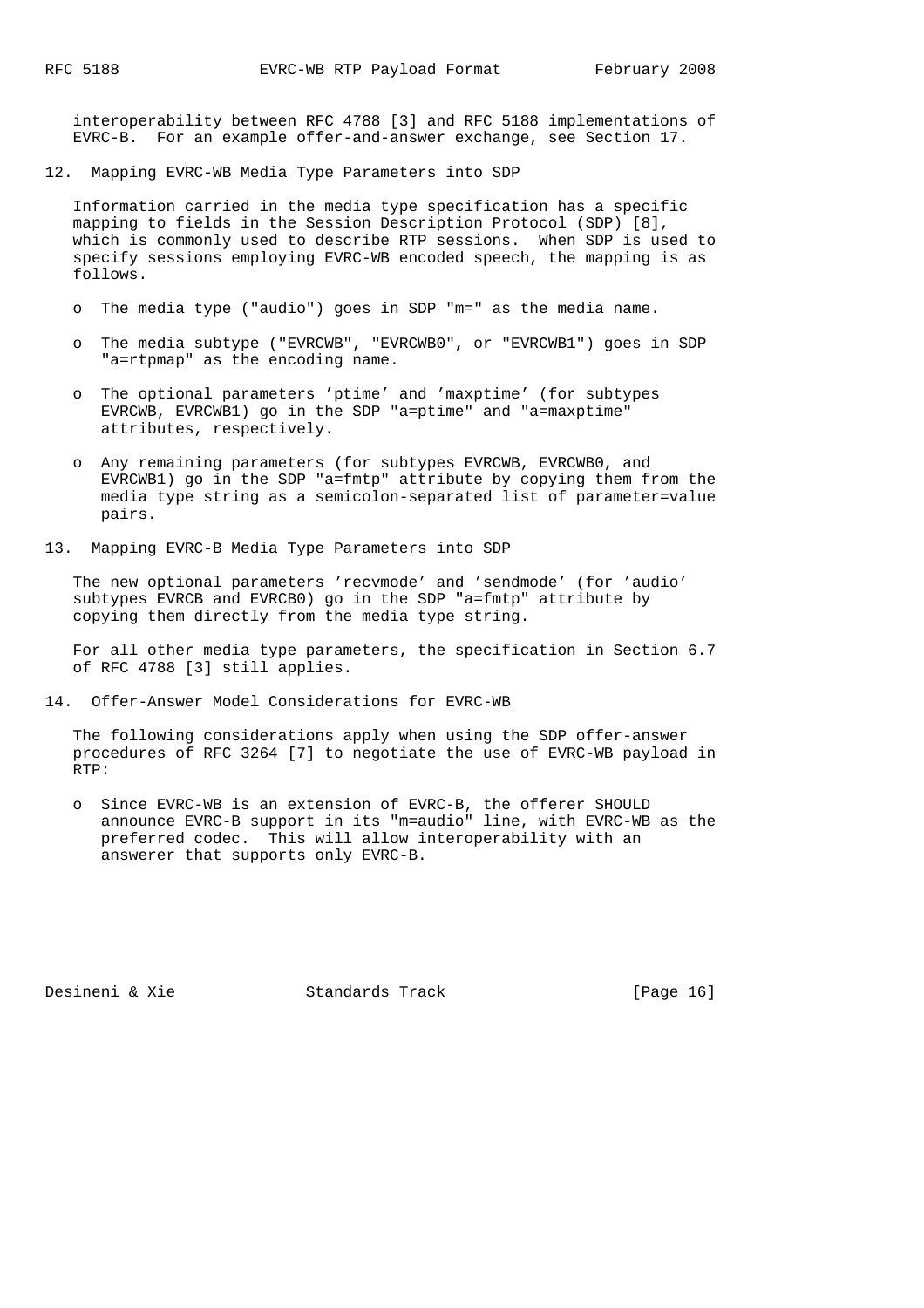Below is an example of such an offer:

 m=audio 55954 RTP/AVP 98 99 a=rtpmap:98 EVRCWB0/16000 a=rtpmap:99 EVRCB0/8000 a=fmtp:98 mode-set-recv=0,4;sendmode=0 a=fmtp:99 recvmode=0 sendmode=4

 If the answerer supports EVRC-WB, then the answerer can keep the payload type 98 in its answer and the conversation can be done using EVRC-WB. Else, if the answerer supports only EVRC-B, then the answerer will leave only the payload type 99 in its answer and the conversation will be done using EVRC-B.

An example answer for the above offer is the following:

 m=audio 55954 RTP/AVP 98 a=rtpmap:98 EVRCWB0/16000 a=fmtp:98 mode-set-recv=4;sendmode=4

- o 'mode-set-recv' is a unidirectional receive-only parameter.
- o 'sendmode' is a unidirectional send-only parameter.
- o Using 'sendmode', a sender can signal its current mode of operation. Note that a receiver may receive RTP media well before the arrival of SDP with a (first-time, or updated) 'sendmode' parameter.
- o An offerer can use 'mode-set-recv' to request that the remote sender's encoder be limited to the list of modes signaled in 'mode-set-recv'. A remote sender MAY ignore 'mode-set-recv' requests.
- o The parameters 'maxptime' and 'ptime' will in most cases not affect interoperability; however, the setting of the parameters can affect the performance of the application. The SDP offer answer handling of the 'ptime' parameter is described in RFC 3264 [7]. The 'maxptime' parameter MUST be handled in the same way.
- o For a sendonly stream, the 'mode-set-recv' parameter is not useful and SHOULD NOT be used.
- o For a recvonly stream, the 'sendmode' parameter is not useful and SHOULD NOT be used.
- o When using EVRCWB1, the entire session MUST use the same fixed rate and mode (0-Wideband or 4,7-Narrowband).

Desineni & Xie Standards Track [Page 17]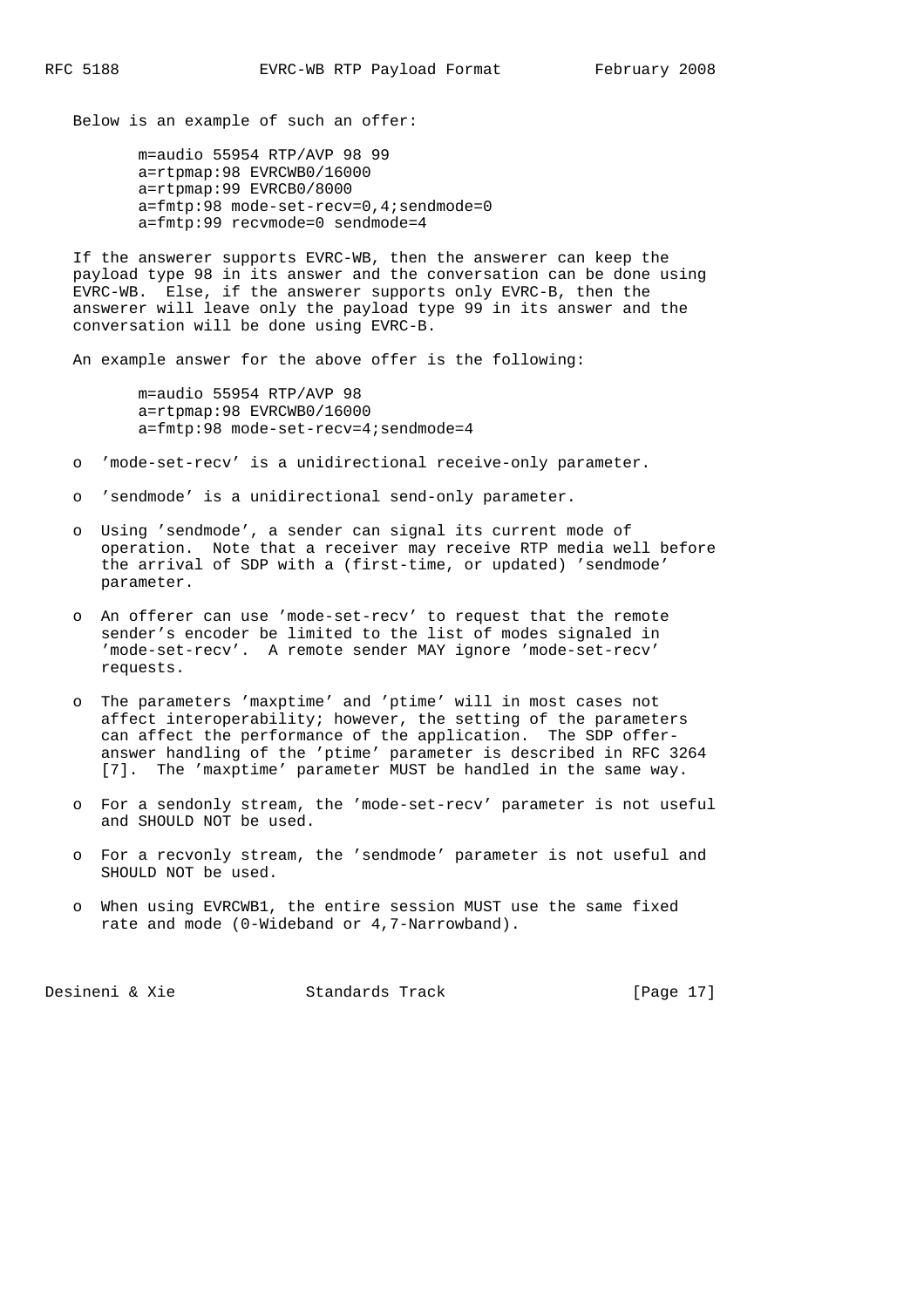- o For additional rules that MUST be followed while negotiating DTX parameters, see Section 6.8 in [3].
- o Any unknown parameter in an SDP offer MUST be ignored by the receiver and MUST NOT be included in the SDP answer.
- 15. Offer-Answer Model Considerations for EVRC-B

 See Section 6.8 of [3] for offer-answer usage of EVRC-B. The following are several additional considerations for EVRC-B.

- o 'recvmode' is a unidirectional receive-only parameter.
- o 'sendmode' is a unidirectional send-only parameter.
- o Using 'recvmode', a receiver can signal the remote sender to operate its encoder in the specified mode. A remote sender MAY ignore 'recvmode' requests.
- o Using 'sendmode', a sender can signal its current mode of operation. Note that a receiver may receive RTP media well before the arrival of SDP with a (first-time, or updated) 'sendmode' parameter.
- o For a sendonly stream, the 'recvmode' parameter is not useful and SHOULD NOT be used.
- o For a recvonly stream, the 'sendmode' parameter is not useful and SHOULD NOT be used.
- 16. Declarative SDP Considerations

 For declarative use of SDP in the Session Announcement Protocol (SAP) [12] and the Real Time Streaming Protocol (RTSP) [13], the following considerations apply:

- o Any 'maxptime' and 'ptime' values should be selected with care to ensure that the session's participants can achieve reasonable performance.
- o The payload format configuration parameters are all declarative, and a participant MUST use the configuration(s) that is provided for the session. More than one configuration may be provided if necessary by declaring multiple RTP payload types; however, the number of types should be kept small. For declarative examples, see Section 17.

Desineni & Xie Standards Track [Page 18]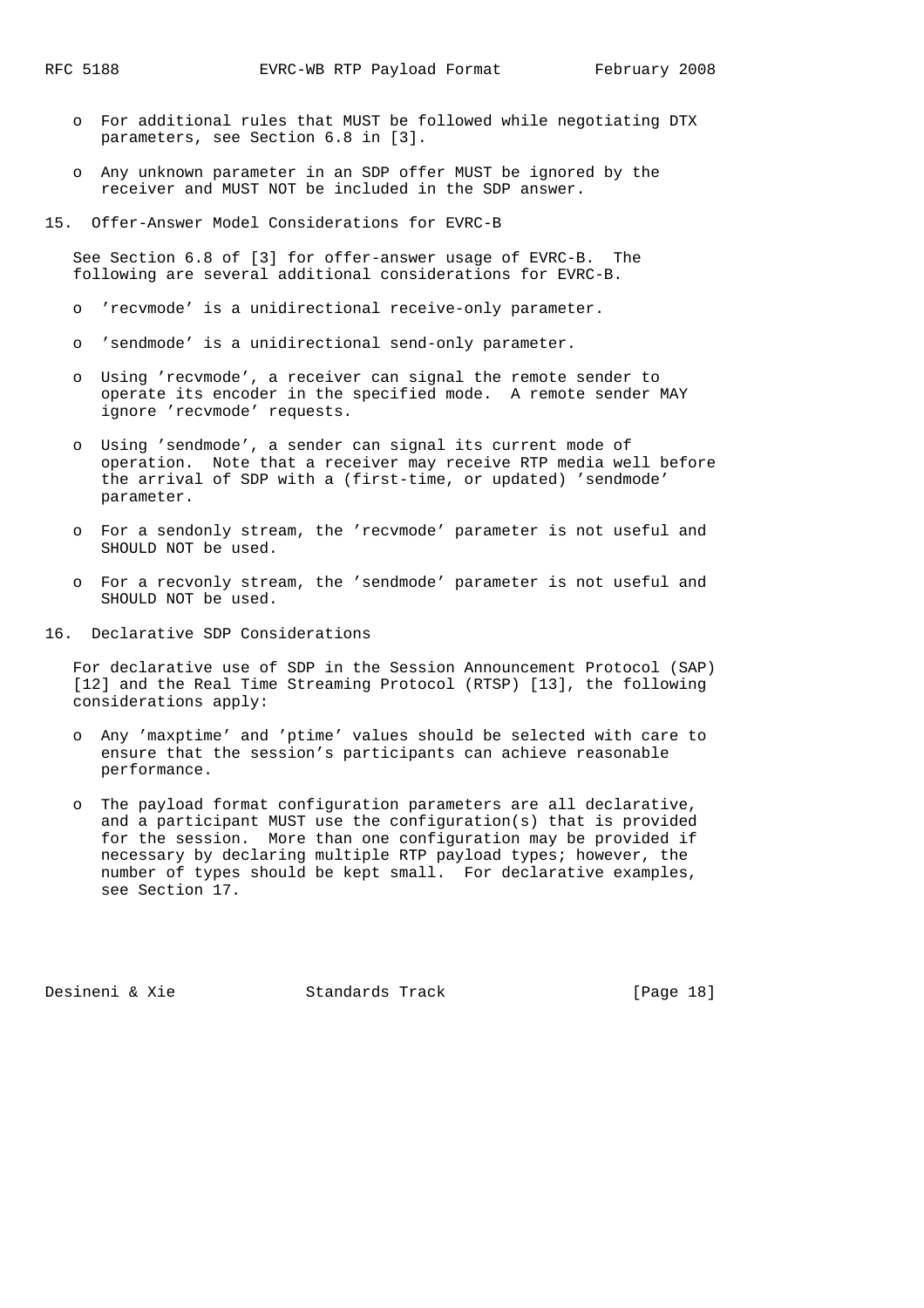## 17. Examples

 Some example SDP session descriptions utilizing EVRC-WB and EVRC-B encodings follow. In these examples, long a=fmtp lines are folded to meet the column width constraints of this document. The backslash ("\") at the end of a line and the carriage return that follows it should be ignored. Note that media subtype names are case insensitive. Parameter names are case-insensitive both in media types and in the mapping to the SDP a=fmtp attribute.

Example usage of EVRCWB:

 m=audio 49120 RTP/AVP 97 98 a=rtpmap:97 EVRCWB/16000 a=rtpmap:98 EVRCB0/8000 a=fmtp:97 mode-set-recv=0,4;sendmode=0 a=fmtp:98 recvmode=0 sendmode=0 a=maxptime:120

Example usage of EVRCWB0:

 m=audio 49120 RTP/AVP 97 98 a=rtpmap:97 EVRCWB0/16000 a=rtpmap:98 EVRCB0/8000 a=fmtp:97 mode-set-recv=0,4;sendmode=0 a=fmtp:98 recvmode=0 sendmode=0

 Example SDP answer from a media gateway requesting a terminal to limit its encoder operation to EVRC-WB mode 4:

 m=audio 49120 RTP/AVP 97 a=rtpmap:97 EVRCWB0/16000 a=fmtp:97 mode-set-recv=4;sendmode=4

Example usage of EVRCWB1:

 m=audio 49120 RTP/AVP 97 98 a=rtpmap:97 EVRCWB1/16000 a=fmtp:97 mode-set-recv=4;sendmode=4 a=maxptime:100

Desineni & Xie Standards Track [Page 19]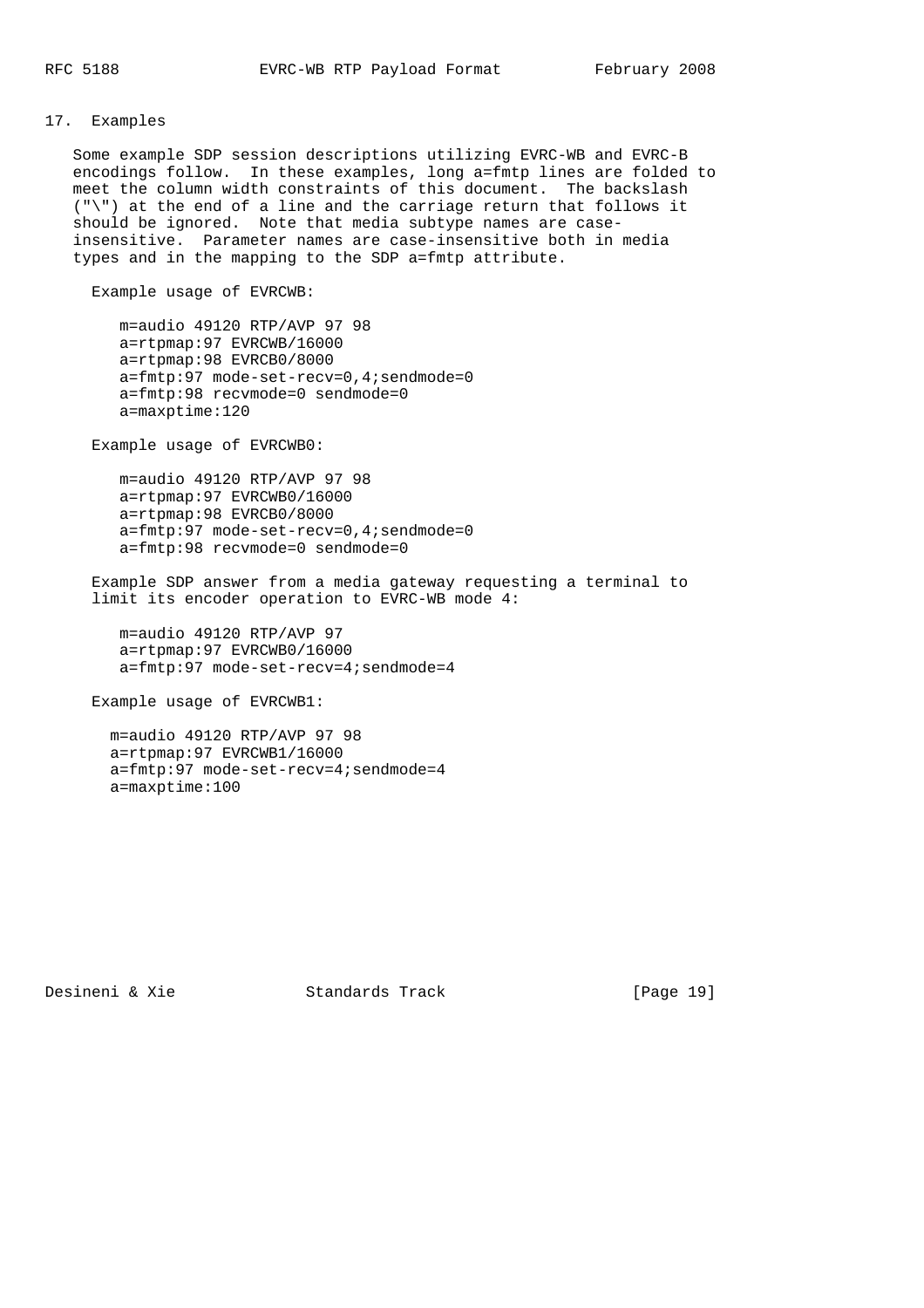Example usage of EVRCWB with DTX with silencesupp=1: m=audio 49120 RTP/AVP 97 98 a=rtpmap:97 EVRCWB/16000 a=rtpmap:98 EVRCB0/8000 a=fmtp:97 silencesupp=1;dtxmax=32;dtxmin=12;hangover=1 \ mode-set-recv=0,4; sendmode=0 a=fmtp:98 recvmode=0 sendmode=0 a=maxptime:120 Example usage of EVRCWB with DTX with silencesupp=0: m=audio 49120 RTP/AVP 97 98 a=rtpmap:97 EVRCWB/16000 a=rtpmap:98 EVRCB0/8000 a=fmtp:97 silencesupp=0;dtxmax=32;dtxmin=12;hangover=1 \ mode-set-recv=0,4;sendmode=0 a=fmtp:98 recvmode=0 sendmode=0 a=maxptime:120 Example usage of EVRCB: m=audio 49120 RTP/AVP 97 a=rtpmap:97 EVRCB/8000 a=fmtp:97 recvmode=0 sendmode=4 a=maxptime:120 Example usage of EVRCB0: m=audio 49120 RTP/AVP 97 a=rtpmap:97 EVRCB0/8000 a=fmtp:97 recvmode=0 sendmode=4 Example offer-answer exchange between EVRC-WB and legacy EVRC-B (RFC 4788): Offer: m=audio 55954 RTP/AVP 98 99 a=rtpmap:98 EVRCWB0/16000 a=rtpmap:99 EVRCB0/8000 a=fmtp:98 mode-set-recv=0,4;sendmode=0 a=fmtp:99 recvmode=0 sendmode=0 Answer: m=audio 55954 RTP/AVP 99 a=rtpmap:99 EVRCB0/8000

Desineni & Xie Standards Track [Page 20]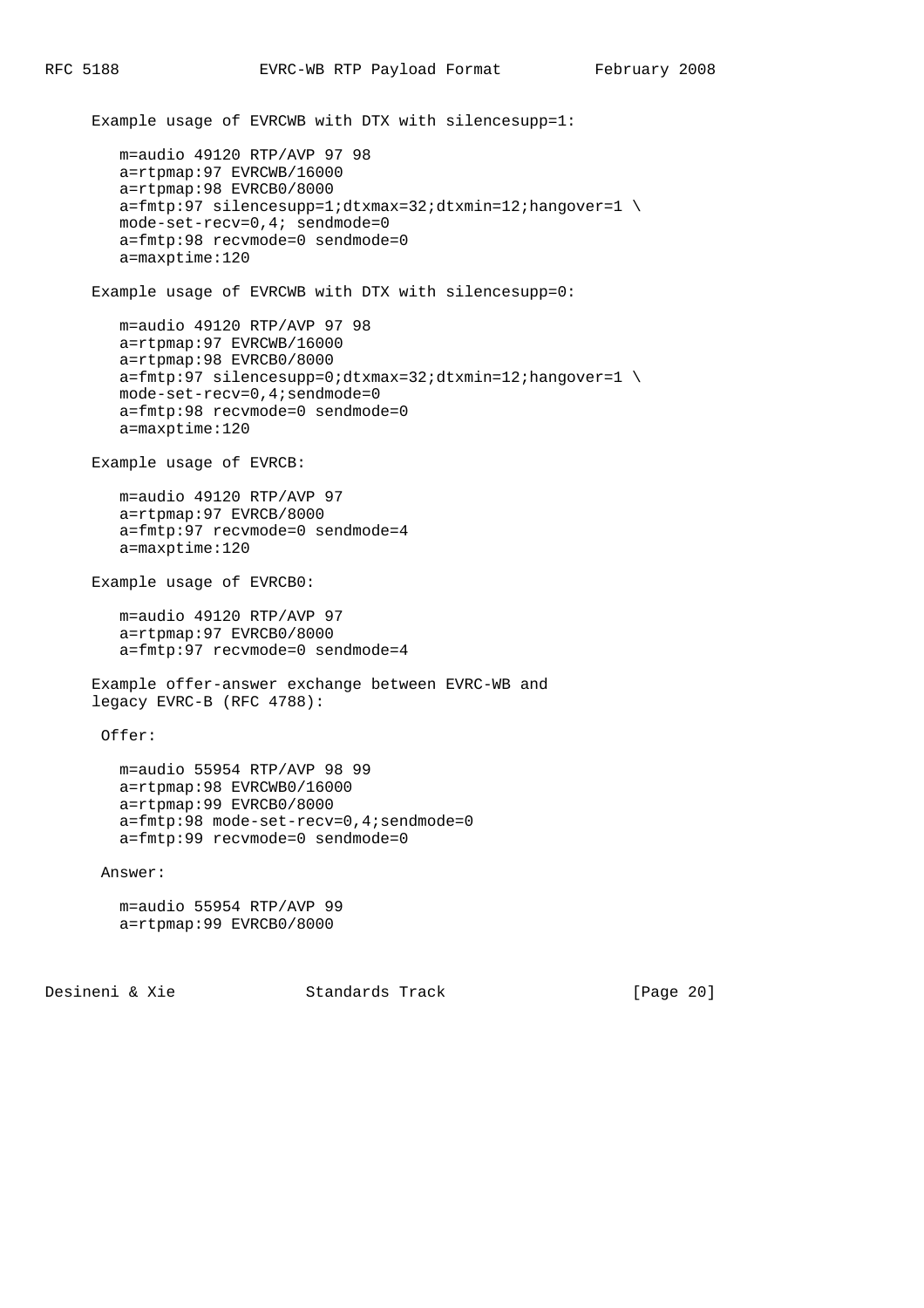Example offer-answer exchange between EVRC-WB and updated EVRC-B (RFC 5188):

Offer:

 m=audio 55954 RTP/AVP 98 99 a=rtpmap:98 EVRCWB0/16000 a=rtpmap:99 EVRCB0/8000 a=fmtp:98 mode-set-recv=0,4; sendmode=0 a=fmtp:99 recvmode=0 sendmode=0

Answer:

 m=audio 55954 RTP/AVP 99 a=rtpmap:99 EVRCB0/8000 a=fmtp:99 recvmode=0 sendmode=4

 In the above example, note that the answerer has chosen to send in mode 4 even though the offerer was willing to receive in mode 0. 'recvmode' is a receiver's preference, but the sender can send in a different mode.

 Example offer-answer exchanges for interoperability between legacy (RFC 4788) and updated EVRC-B (RFC 5188) implementations:

 Offer from an offerer that supports updated EVRC-B (RFC 5188) implementation:

 m=audio 55954 RTP/AVP 99 a=rtpmap:99 EVRCB0/8000 a=fmtp:99 recvmode=0 sendmode=4

 Answer from an answerer that supports only legacy EVRC-B (RFC 4788) implementation:

 m=audio 55954 RTP/AVP 99 a=rtpmap:99 EVRCB0/8000

 Offer from an offerer that supports only legacy EVRC-B (RFC 4788) implementation:

 m=audio 55954 RTP/AVP 99 a=rtpmap:99 EVRCB0/8000

Desineni & Xie Standards Track [Page 21]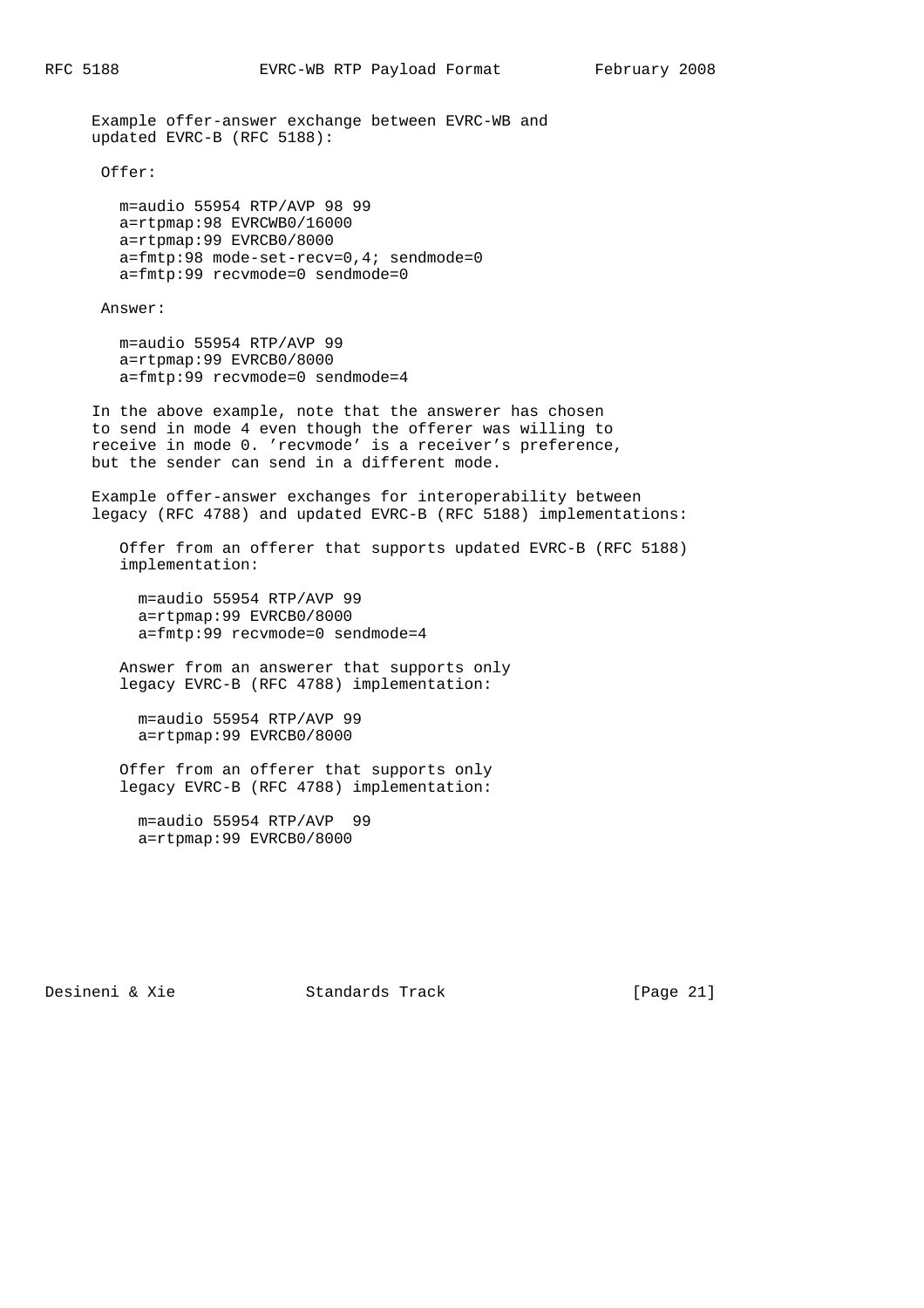Answer from an answerer that supports updated EVRC-B (RFC 5188) implementation:

 m=audio 55954 RTP/AVP 99 a=rtpmap:99 EVRCB0/8000 a=fmtp:99 recvmode=0 sendmode=4

## 18. Security Considerations

 Since compression is applied to the payload formats end-to-end, and the encodings do not exhibit significant non-uniformity, implementations of this specification are subject to all the security considerations specified in RFC 3558 [2]. Implementations using the payload defined in this specification are subject to the security considerations discussed in RFC 3558 [2], RFC 3550 [6], and any appropriate profile (for example, RFC 3551 [11]).

19. Changes to RFC 4788

 This document updates RFC 4788 [3], and the updates are summarized below:

- o Added new media type attribute "sendmode" to media subtypes EVRCB and EVRCB0. This attribute can be used to signal the EVRC-B encoder's current mode of operation.
- o Added new media type attribute "recvmode" to media subtypes EVRCB and EVRCB0. This attribute can be used to signal the EVRC-B decoder's preferred operating mode to a remote sender.
- 20. References
- 20.1. Normative References
	- [1] Bradner, S., "Key words for use in RFCs to Indicate Requirement Levels", BCP 14, RFC 2119, March 1997.
	- [2] Li, A., "RTP Payload Format for Enhanced Variable Rate Codecs (EVRC) and Selectable Mode Vocoders (SMV)", RFC 3558, July 2003.
	- [3] Xie, Q. and R. Kapoor, "Enhancements to RTP Payload Formats for EVRC Family Codecs", RFC 4788, January 2007.
	- [4] "Enhanced Variable Rate Codec, Speech Service Option 3 and 68 for Wideband Spread Spectrum Digital Systems", 3GPP2 C.S0014-B v1.0 , May 2006.

Desineni & Xie Standards Track [Page 22]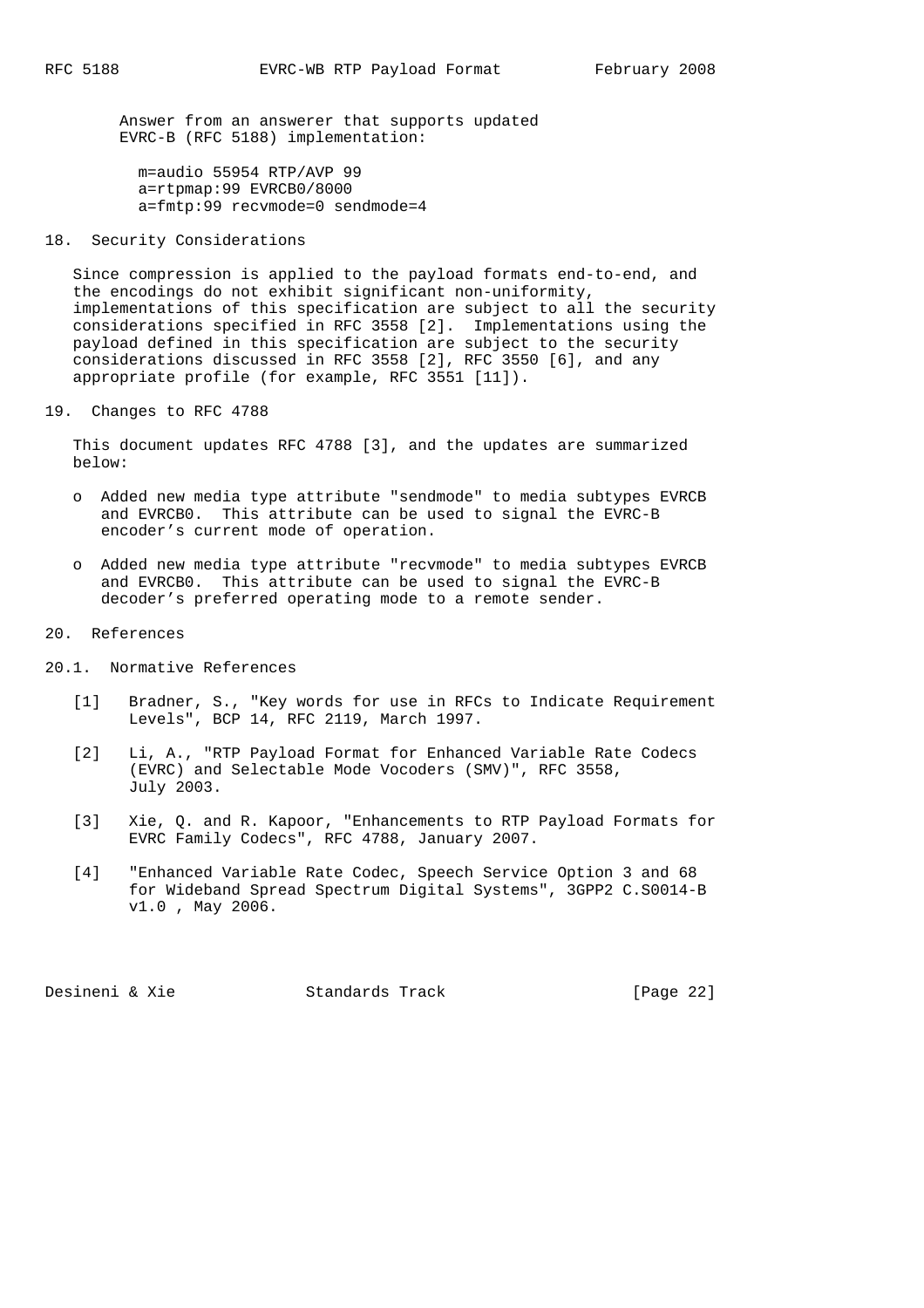- [5] "Enhanced Variable Rate Codec, Speech Service Option 3,68 and 70 for Wideband Spread Spectrum Digital Systems", 3GPP2 C.S0014-C v1.0 , October 2006.
- [6] Schulzrinne, H., Casner, S., Frederick, R., and V. Jacobson, "RTP: A Transport Protocol for Real-Time Applications", STD 64, RFC 3550, March 1997.
- [7] Rosenberg, J. and H. Schulzrinne, "An Offer/Answer Model with Session Description Protocol (SDP)", RFC 3264, June 2002.
- [8] Handley, M., Jacobson, V., and C. Perkins, "SDP: Session Description Protocol", RFC 4566, July 2006.
- [9] Casner, S., "Media Type Specifications and Registration Procedures", RFC 4855, February 2007.
- [10] Freed, N. and J. Klensin, "Media Type Specifications and Registration Procedures", BCP 13, RFC 4288, December 2005.
- 20.2. Informative References
	- [11] Schulzrinne, H. and S. Casner, "RTP Profile for Audio and Video Conferences with Minimal Control", STD 65, RFC 3551, July 2003.
	- [12] Handley, M., Perkins, C., and E. Whelan, "Session Announcement Protocol", RFC 2974, October 2000.
	- [13] Schulzrinne, H., Rao, A., and R. Lanphier, "Real Time Streaming Protocol (RTSP)", RFC 2326, April 1998.

Desineni & Xie Standards Track [Page 23]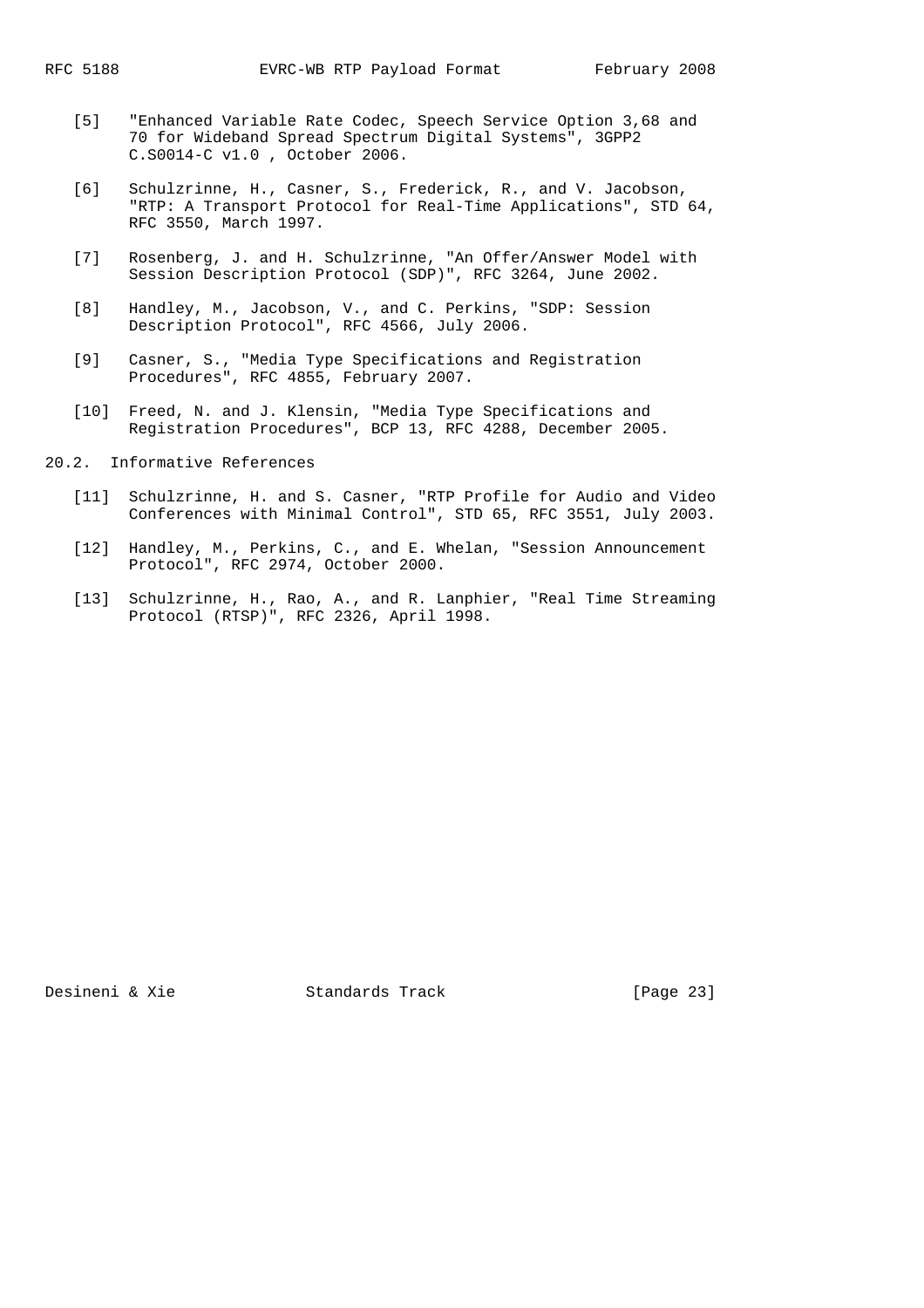Authors' Addresses

 Harikishan Desineni Qualcomm 5775 Morehouse Drive San Diego, CA 92126 USA Phone: +1 858 845 8996 EMail: hd@qualcomm.com URI: http://www.qualcomm.com Qiaobing Xie Motorola 1501 W. Shure Drive, 2-F9 Arlington Heights, IL 60004 USA

 Phone: +1-847-372-8481 EMail: Qiaobing.Xie@Gmail.com URI: http://www.motorola.com

Desineni & Xie Standards Track [Page 24]